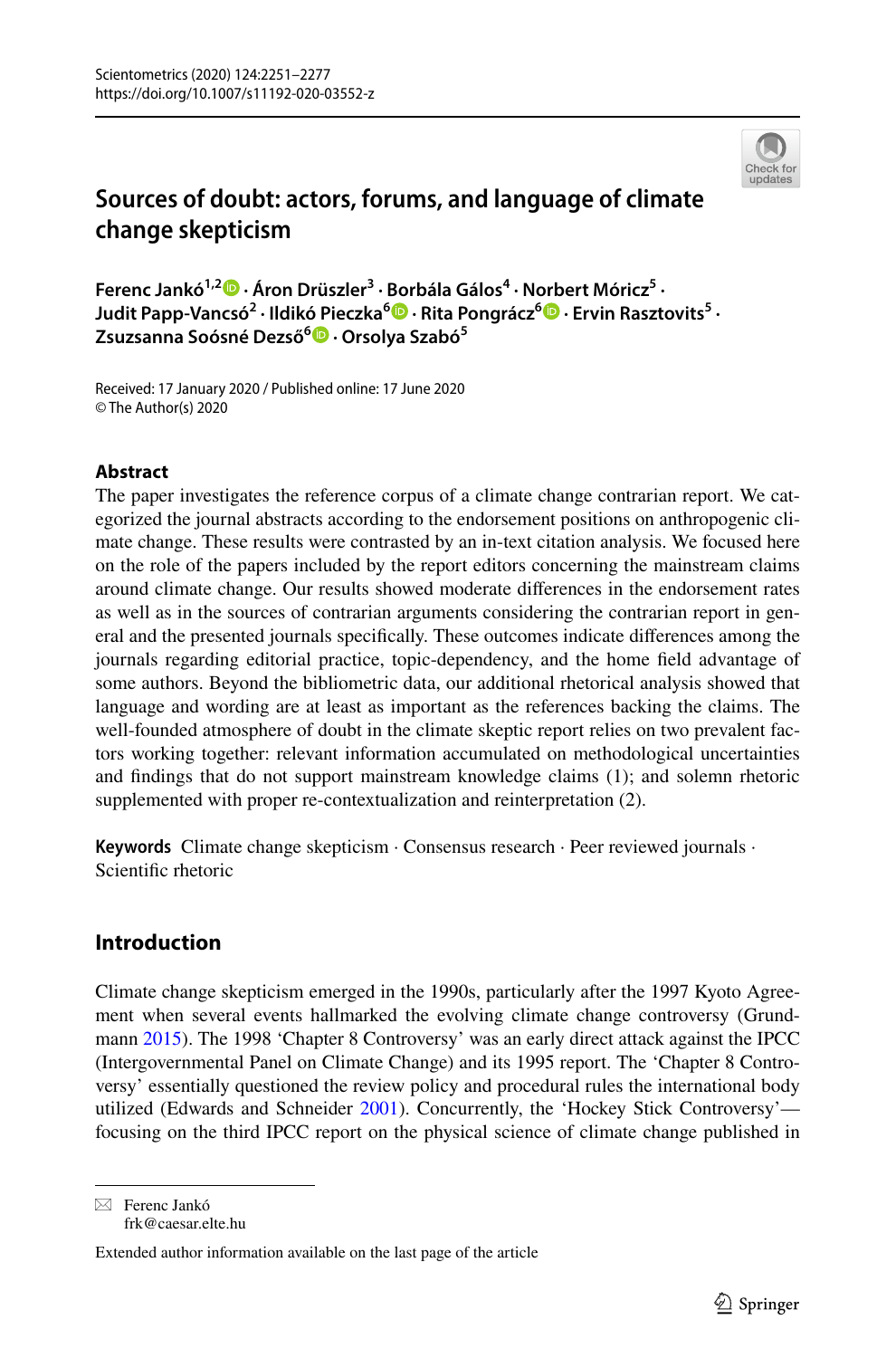2001 (Demeritt 2006; Frank et al. [2010](#page-25-1))—began to gain momentum. Eleven years later, 'Climategate' opened the possibility of even more vehement attacks on the scientifc community concerning climate change and the IPCC. As a result, the workings of the IPCC were scrutinized and reviewed (e.g. Berkhout [2010;](#page-24-1) Prins et al. [2010](#page-25-2); IAC, [2010](#page-25-3); Grund-mann [2012,](#page-25-4) [2013;](#page-25-5) Maibach et al. [2012;](#page-25-6) Lahsen [2013a\)](#page-25-7), as the political and scientific context of the IPCC is in a state of ongoing change (Beck and Mahony [2018\)](#page-24-2). Paralleled with these cases, skeptics opposing the IPCC in 2009 and 2013 published several alternative climate change assessment reports.

As a consequence, research on the skeptic movement fourished. Beyond the movement's social embeddedness, papers attempted to uncover the roots of the climate skeptic movement and its scientists (Lahsen [2008](#page-25-8), [2013b](#page-25-9); Björnberg et al. [2017;](#page-24-3) Van Rensburg and Head [2017\)](#page-25-10) as well as the political and economic links and the workings of the movement (e.g. Jaques et al. [2008](#page-25-11); Dunlap and McCright [2015;](#page-24-4) Petersen et al. [2019\)](#page-25-12). Another research branch investigated the climate reality the skeptics constructed by using scientifc (mis)information and rhetoric (Nerlich [2010;](#page-25-13) Jankó et al. [2014](#page-25-14), [2017;](#page-25-15) Medimorec and Pennycook [2015;](#page-25-16) Boussalis and Coan [2016](#page-24-5)).

In earlier papers, Jankó et al. ([2014,](#page-25-14) [2017](#page-25-15)) analyzed and compared the reference lists of the IPCC Working Group I. assessment reports Nos. 4 and 5 with the corresponding climate change skeptic reports of the conservative think tank, the Heartland Institute. Cook et al. ([2013\)](#page-24-6) provided the impetus to conduct an additional analysis concerning the scientifc background of the skeptic reports. Cook et al. categorized nearly 12 000 peer reviewed journal abstracts according to author positions regarding anthropogenic climate change. Their results demonstrated that of the authors who expressed a position about the anthropogenic origins of global warming, 97.1% endorsed the consensus that humans cause climate change; however, 66.4% of the abstracts contained no signs of judgement concerning the matter.

Although debated (most recently see: Cook and Pearce [2020](#page-24-7)), we followed this study, and our paper sheds some light on the details of the scientifc literature in the climate change skeptic assessment report by revealing the referenced papers' positions concerning anthropogenic global warming (AGW). Using scientometric data and additional rhetorical analysis, we attempt to grasp the roles literature plays in forming and legitimizing the knowledge claims made in the reports. Or conversely, to show how contrarian authors used the literature that contained dissenting arguments. Hence, our research questions are the following: What is the diference among journals regarding the level of consensus endorsement and functions of in-text citations? Which major authors are sources of contrarian arguments? What are the rhetorical features of the citation technique in the climate skeptic report?

## **Material and methods**

For the purposes of the study, we processed the references of a climate skeptic report Climate Change Reconsidered II (Idso et al. [2013](#page-25-17)) in a database, and excerpted the items published before 1991 ( $N=228$ ) and all papers not published in scientific journals ( $N=351$ ) (see Cook et al. [2013](#page-24-6)). Every reference received a journal code and repeatedly occurring references were omitted. Following this, all journal article abstracts were analyzed according to the Cook et al. ([2013\)](#page-24-6) method (see Table 2 of Cook et al. [2013,](#page-24-6) and Fig. 1 of Jankó et al. [2020](#page-25-18)). Cook et al. [\(2013](#page-24-6)) originally used seven categories: explicit endorsements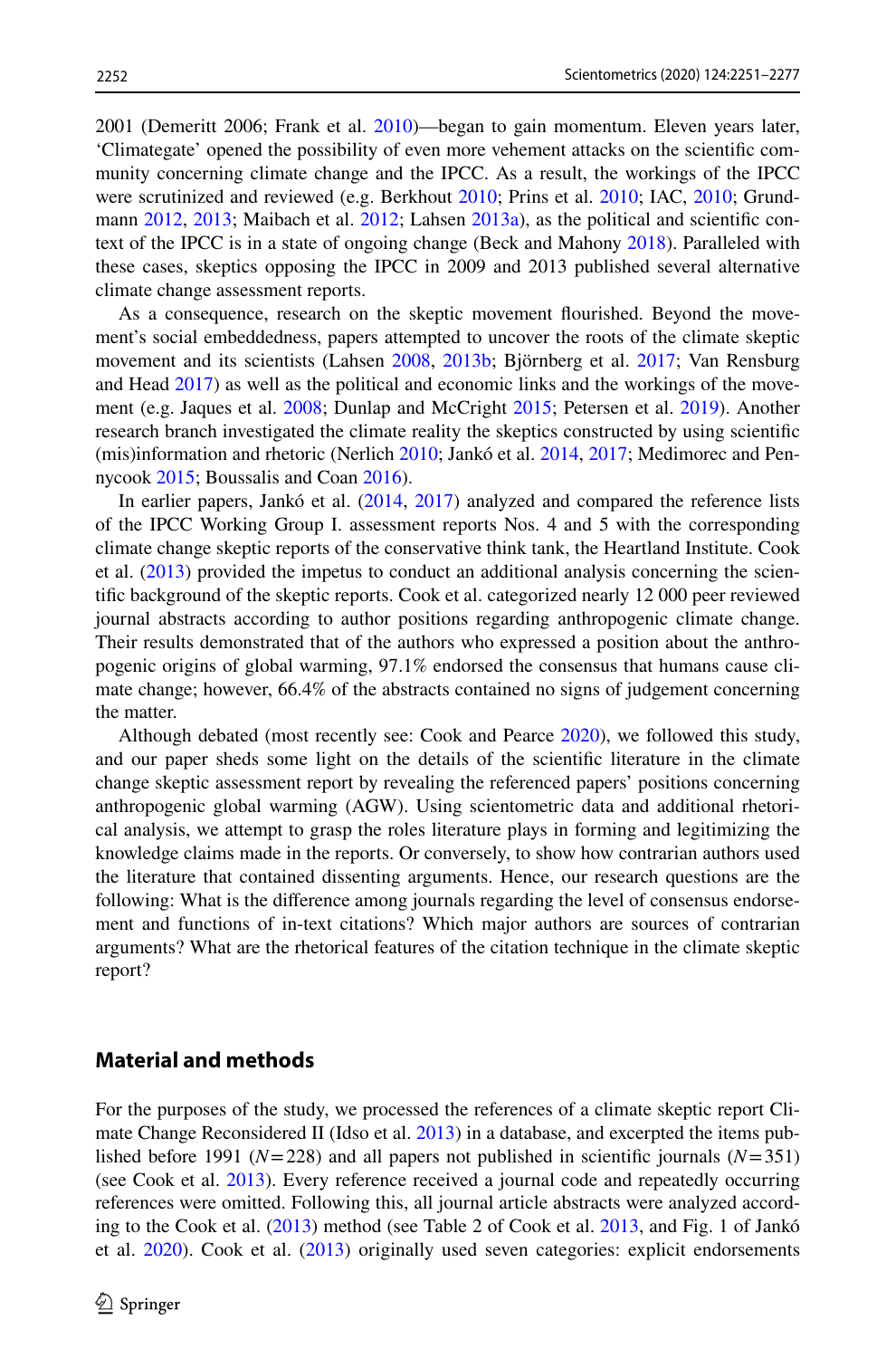and rejections of AGW were divided into quantifed and non-quantifed groups; implicit endorsement or rejection; and 'no position' abstracts. We made corrections only within the framework of the original method. Contrary to Cook et al. [\(2013](#page-24-6)), we immediately introduced an 'uncertainty' category and added a further category within the 'no position' category. After analyzing the supplementary material of Cook et al. ([2013\)](#page-24-6) and checking 'no position' abstracts, we noticed abstracts containing specifc rhetoric with reference on expected climate change, on climate projections, or simply on global warming (a phrase implying the anthropogenic causes). Hence, we created a 'no positon with axiomatic reference to AGW' category to solve the assumed monotony of 'no position' papers (Table [1\)](#page-3-0).

We also developed a second database to analyze the in-text citations' functions and examine how references and citations serve the purposes of the contrarian editors and authors. Therefore, we investigated all the in-text citations and classifed them into four categories: 'supporting' or 'not supporting' the AGW relevant (IPCC) claims about climate change, creating 'uncertainty' around the claims, or simply 'neutral', referring to a method or secondary information. Each reference that was used in diferent contexts was classifed into a dominant category adhering to the following logic: 'not supporting' (the strongest function), 'supporting', 'uncertainty', or 'neutral' (the weakest) (examples can be found in Jankó et al. [2014\)](#page-25-14). We also checked the occurrence of the so called 'transferred citations' to provide a nuanced picture on the journal statistics (Table. [1\)](#page-3-0).

Every study coauthor participated in the abstract rating and in-text citation-analysis. Each coauthor received the same number of articles, which were rated by only one colleague. Before the actual work began, we conducted two test stages to adjust and harmonize each other's work and make the method clear to all coauthors. Ultimately, our task is to underscore the uncertainty in this research, i.e. the sometimes vague language of the abstracts, as well as the subjectivity and diferent background of the coauthors (cf. Cook et al. [2013](#page-24-6)). The papers without abstracts  $(N=86)$  or in-text citations  $(N=37)$  were excluded from the databases. In the end, the two databases were merged, and thus a total of 3,135 papers with abstract ratings, and a total of 4,968 in-text citations were analyzed.

After the quantitative analysis, we sampled the papers  $(N=90)$  for rhetorical analysis to focus on the interpretative techniques and rhetoric used by the climate skeptic report editors. The journal articles (i.e. the abstracts) in the sample explicitly endorsing AGW, while not supporting the IPCC knowledge claims as in-text functions, that promised to be the most distinctive cases for the rhetorical investigation.

### **Results**

#### **General data**

Table [2](#page-4-0) is a summary of the general statistics showing the distribution (in absolute and relative terms) between the diferent abstract rating and in-text function categories. Two basic statements emerge here. Firstly, as we compared our statistics derived from the climate skeptic report and those obtained from Cook et al. [\(2013](#page-24-6)), we can conclude that the main patterns are similar. 'No position' papers ('no position' and 'no position with axiomatic reference on AGW' altogether) also have the highest frequencies in the skeptic report, but at a higher level than presented by Cook et al. (79.8% to 66.4%). Hence, a relatively smaller proportion of papers (i.e. abstracts) endorsed AGW from the rest (74.7% to 97.1%) in the skeptic report. Further, we should see that 81.1% of the 'not supporting' in-text functions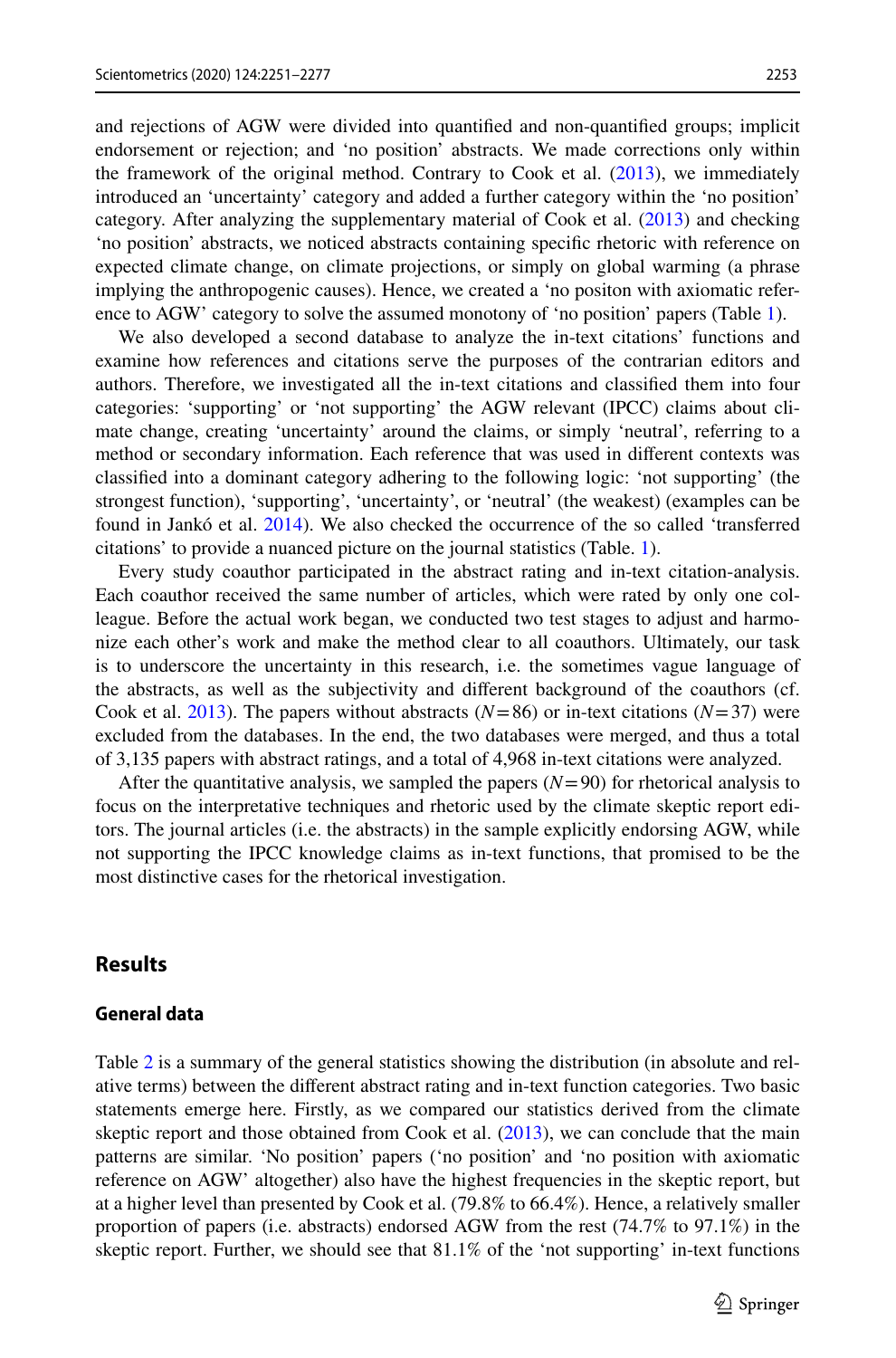|                     | lable 1 of algulposis of the study. Internal, questions, internous and terms                                                                                                               |                                                                                                                                                                                             |
|---------------------|--------------------------------------------------------------------------------------------------------------------------------------------------------------------------------------------|---------------------------------------------------------------------------------------------------------------------------------------------------------------------------------------------|
|                     | Source report The reference base of Idso et al. 2013. Climate change reconsidered H. Physi- Its main mission is to argue against the IPCC, based on the claims that climate<br>cal science | change is caused by human influence                                                                                                                                                         |
| Question 1          | What are the forums, i.e. journals of contrarian knowledge claims? What are<br>the differences among them?                                                                                 | See Methods 1 and 2, Terms 1-4                                                                                                                                                              |
| Question 2          | Which major authors are the sources of contrarian arguments?                                                                                                                               | See Method 1 and 2, Terms 1-4                                                                                                                                                               |
| Method 1            | Abstract rating based on the author position on anthropogenic climate change                                                                                                               | Source of method: Cook et al. 2013; Jankó et al. 2020                                                                                                                                       |
| Method <sub>2</sub> | Analysis of in-text citations regarding their functions in argumentation                                                                                                                   | Source of method: Jankó et al. 2014                                                                                                                                                         |
| Term 1              | Explicit endorsemen                                                                                                                                                                        | States that mainly humans cause climate change, or refers to it as a known fact                                                                                                             |
| Term <sub>2</sub>   | Implicit endorsemen                                                                                                                                                                        | Implies that humans cause global warming                                                                                                                                                    |
| Term 3              | No position                                                                                                                                                                                | Does not address the question of AGW                                                                                                                                                        |
| Term 4              | In-text function                                                                                                                                                                           | The intended purpose of citations through interpretation and rhetoric                                                                                                                       |
| Question 3          | cal features of the citation technique in the climate<br>What are the rhetori<br>skeptic report?                                                                                           | See Method 3, Term 5 and 6                                                                                                                                                                  |
| Method 3            | Rhetorical analysis of selected abstracts and their interpretation in the source<br>report                                                                                                 | 90 abstracts explicitly endorsing AGW, but used to oppose the IPCC claims as<br>in-text citation                                                                                            |
| Term 5              | Solemn rhetoric                                                                                                                                                                            | Its purpose is to celebrate the scientists' research, achievements, results and<br>conclusions                                                                                              |
| Term 6              | Transferred citations                                                                                                                                                                      | and strengthened mentioning its own citations. E.g. Smith et al. demonstrates<br>Citations used indirectly; when an interpretation of a citation is supplemented<br>that citing Evans et al |
|                     |                                                                                                                                                                                            |                                                                                                                                                                                             |

<span id="page-3-0"></span>**Table 1** Sigmposts of the study: material questions methods and terms **Table 1** Signposts of the study: material, questions, methods and terms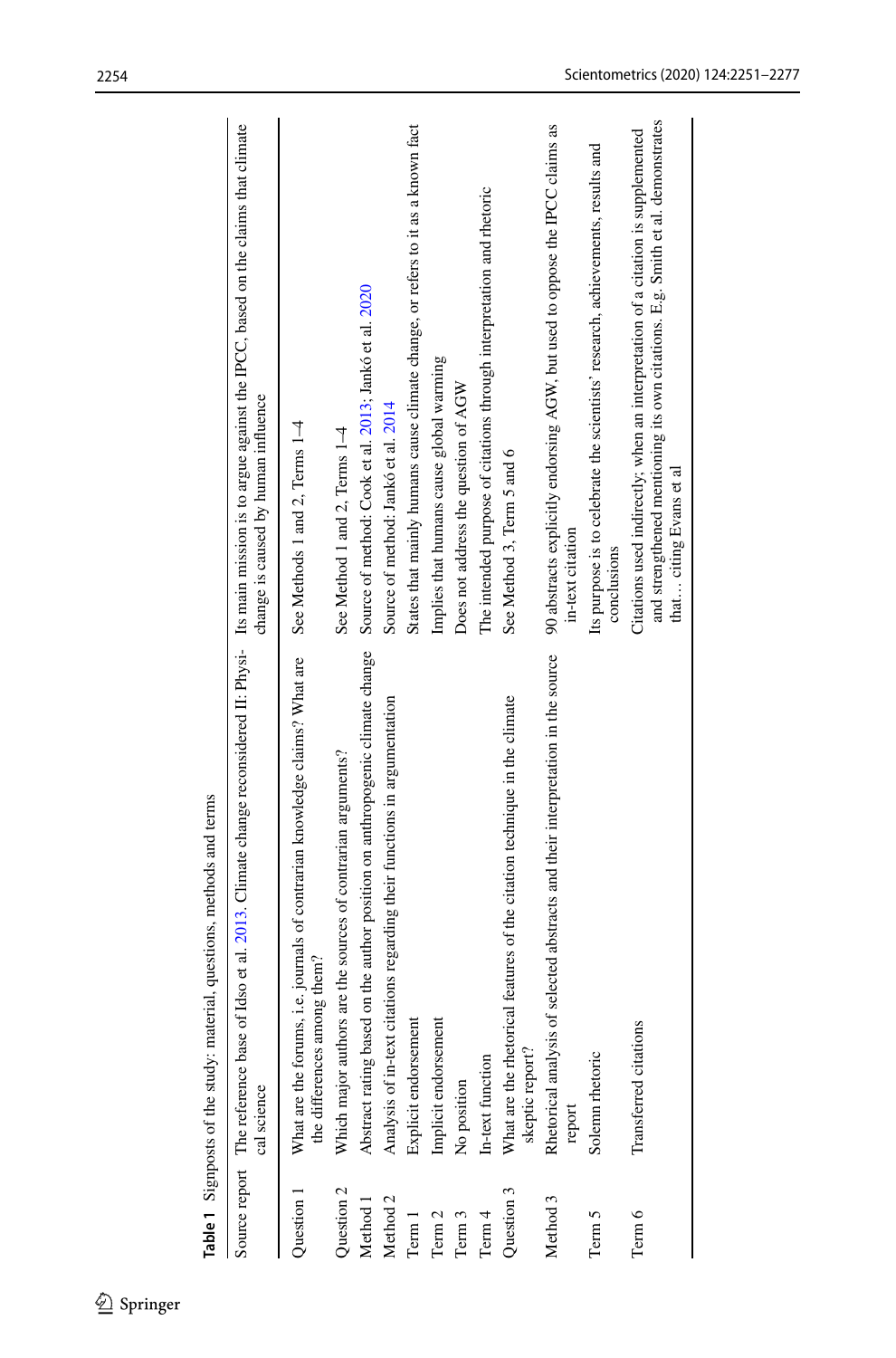<span id="page-4-0"></span>

| Table 2 Distribution of abstract ratin |                                                     | ags on AGW endorsement and functions of in-text citation related to IPCC claims in absolute numbers and percentages |                         |                      |                                                 |                                            |                                  |                                                   |                                              |                                                                             |
|----------------------------------------|-----------------------------------------------------|---------------------------------------------------------------------------------------------------------------------|-------------------------|----------------------|-------------------------------------------------|--------------------------------------------|----------------------------------|---------------------------------------------------|----------------------------------------------|-----------------------------------------------------------------------------|
| Abstract ratings:                      | endorsement<br>with quantifi-<br>Explicit<br>cation | without quan-<br>endorsement<br>tification<br>Explicit                                                              | endorsement<br>Implicit | No position          | axiomatic<br>reference<br>No posi-<br>tion with | Uncertain                                  | rejection<br>Implici             | Explicit rejec-<br>quantification<br>tion without | quantification<br>rejection with<br>Explicit | Altogether                                                                  |
| In-text functions:                     |                                                     |                                                                                                                     |                         |                      |                                                 |                                            |                                  |                                                   |                                              |                                                                             |
| Not supporting                         |                                                     |                                                                                                                     | 166                     | 141                  | 234                                             | $\overline{16}$                            | 85                               |                                                   |                                              | 2027                                                                        |
| Supporting                             |                                                     | $\infty$                                                                                                            | 43                      | 65                   | $\overline{Q}$                                  |                                            |                                  |                                                   |                                              | $\overline{181}$                                                            |
| Uncertainty                            |                                                     | $\overline{5}$                                                                                                      | 52                      | $\overline{5}$       | 68                                              |                                            |                                  |                                                   |                                              |                                                                             |
| Neutral                                |                                                     | $\overline{\mathsf{e}}$                                                                                             | 48                      | 439                  | $\frac{4}{3}$                                   |                                            |                                  |                                                   |                                              | 570                                                                         |
| Altogether                             |                                                     | 133                                                                                                                 | 309                     | 2116                 | 386                                             | 28                                         | 102                              | $\Omega$                                          | $\overline{10}$                              | 3135                                                                        |
| Not supporting                         | $\dot{ }$ .                                         | $\frac{0}{4}$                                                                                                       | 8.2                     | 69.6                 | 11.5                                            | 0.8                                        |                                  | 0.8                                               | 0.4                                          |                                                                             |
| Supporting                             | 5.0                                                 | 9.9                                                                                                                 | $23.8$<br>14.6          |                      | $22.1$<br>19.0                                  |                                            |                                  | 0.0                                               |                                              |                                                                             |
| Uncertainty                            | 2.0                                                 | 4.2                                                                                                                 |                         |                      |                                                 | $\frac{11}{2}$ $\frac{2}{3}$ $\frac{4}{4}$ | $4.2$<br>$2.2$<br>$1.1$<br>$1.6$ | 0.6                                               |                                              |                                                                             |
| Neutral                                |                                                     | 3.3                                                                                                                 | 8.4                     | 35.9<br>56.3<br>67.5 | 7.7                                             |                                            |                                  | $0.2$<br>0.6                                      | 0.043                                        | $\begin{array}{c} 100.0 \\ 100.0 \\ 100.0 \\ 100.0 \\ 100.0 \\ \end{array}$ |
| Altogether                             |                                                     | 4.2                                                                                                                 | 9.9                     |                      | 12.3                                            | $_{0.9}$                                   | 3.3                              |                                                   |                                              |                                                                             |
| Not supporting                         | 29.0                                                | 60.9                                                                                                                | 53.7                    | 66.7                 | 60.6                                            | 57.1                                       | 83.3                             | 85.0                                              | 80.0                                         | 64.7                                                                        |
| Supporting                             | 29.0                                                | 13.5                                                                                                                | 13.9                    | 3.1                  | 10.4<br>17.6                                    | $\overline{7.1}$                           | 3.9                              | $_{0.0}$                                          | $_{0.0}$                                     | 5.8<br>11.4<br>18.2                                                         |
| Uncertainty                            | 22.6                                                | $\Xi$                                                                                                               | 16.8                    | 9.5                  |                                                 | 28.6                                       | 3.9                              | 10.0                                              | $_{0.0}$                                     |                                                                             |
| Neutral                                | 19.4                                                | $\frac{4.3}{2}$                                                                                                     | 15.5                    | 20.7                 | 1.4                                             | $\overline{7.1}$                           | 8.8                              | 5.0                                               | 20.0                                         |                                                                             |
| Altogether                             | 100.0                                               | 100.0                                                                                                               | 100.0                   | 100.                 | 100(                                            | 100.                                       | 100.0                            | 100.                                              | 100(                                         | 100.0                                                                       |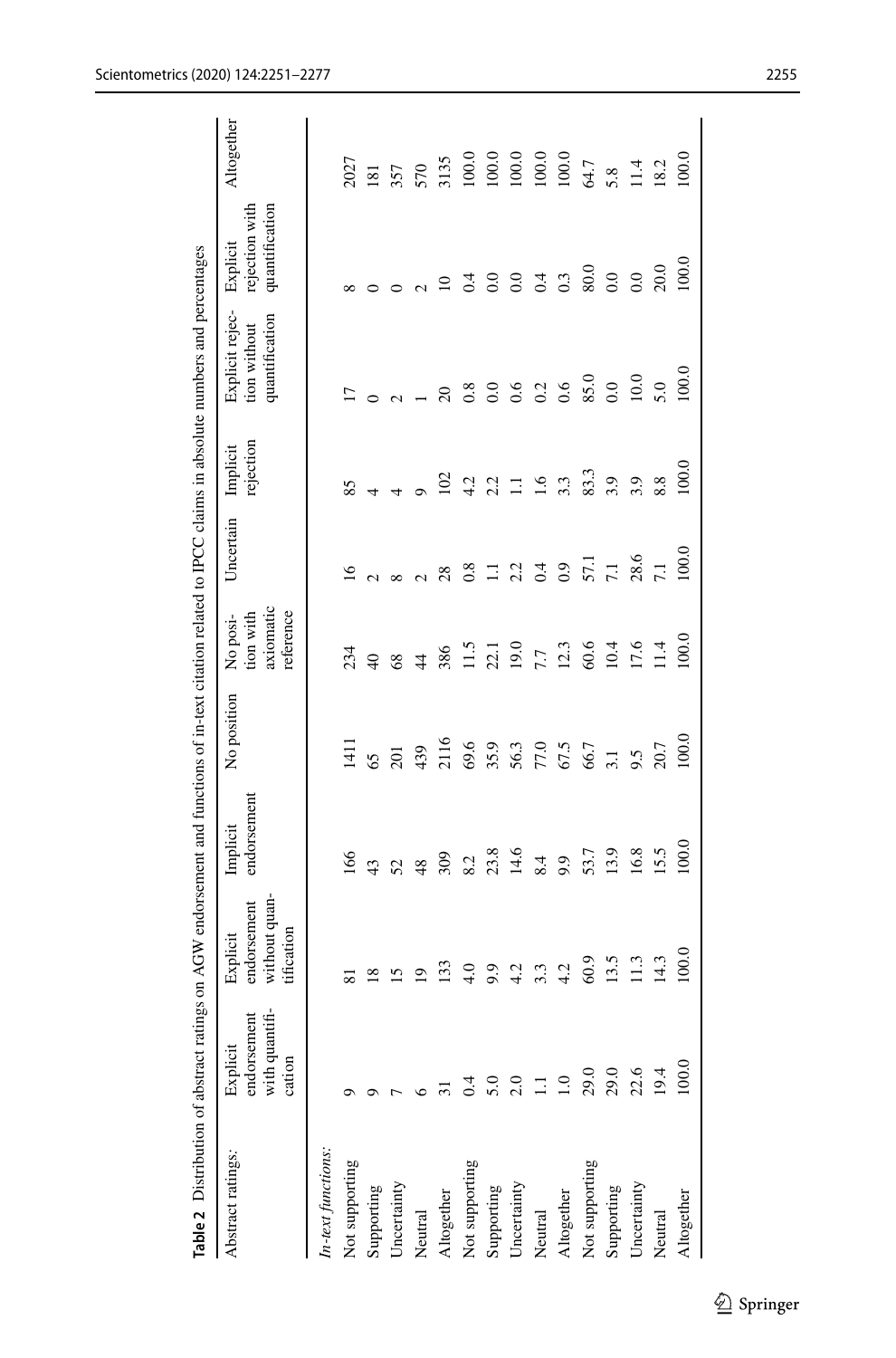are provided by papers with 'no position' abstracts (see  $69,6\% +11,5\%$ ). (Understandably, this data is higher (84,7%) only in the case of 'neutral' in-text functions.) This briefy suggests that the superfcial climate debate on anthropogenic infuence cannot be explained by the rhetorical state of the journal abstracts alone; because (neutral) rhetoric in terms of AGW is an important tool for scientists as well as for report editors who re-interpret these texts (see Jankó et al. [2020\)](#page-25-18).

Secondly, there is a considerable but not deterministic relationship between abstract categories and in-text functions. Papers with abstracts explicitly or implicitly endorsing AGW serve the IPCC claims to a higher degree in the skeptic report, i.e. they have a 'supporting' in-text function in higher percentages. Nevertheless, it becomes clear that these papers with endorsing abstracts can also be used to back contrarian claims, which highlights the importance of the rhetorical analysis to be presented below. In fact, 'not supporting' function always shows the highest percentage among the abstract categories. The data of the two contrary, 'supporting' and 'not supporting' in-text functions' are only equal in the case of the 'explicit endorsement with quantifcation' category. On the other hand, 'not supporting' functions have the highest frequencies in the case of explicitly or implicitly rejecting abstract categories, although the subsamples are quite small here.

Finally, it is important to note that 31.2% of the in-text citations are so-called 'transferred citations', which could also be viewed as an interpretative and rhetorical technique of the climate skeptic report to expand its reference base and legitimacy.

#### **Forums of doubt**

Taking the journal performances in the case of (explicit or implicit) AGW endorsement into consideration, Journal of Climate, Science, Geophysical Research Letters, Nature, and Journal of Geophysical Research have the most papers in absolute terms (between 31 and 62 items). The top journals featuring AGW rejection are Geophysical Research Letters (*N*=23), Science (12), Journal of Atmospheric and Solar-Terrestrial Physics (8), Journal of Geophysical Research (6), and Journal of Climate (5). It is certainly needless to say that these absolute numbers show relatively low percentages (Table [3](#page-6-0)).

Figure [1](#page-8-0) presents the relative distribution among all categories in the main journals, showing some distinctions between the journals, presumably due to scope, genre or some diferences in editorial practice and expectations. For journals with a paleoclimate research focus 'no-position' abstracts are extremely common. While in the case of Nature, Journal of Climate and others, arguing about anthropogenic climate change is a more frequent practice. Higher proportions in rejecting categories could be identifed only in some particular journals (e.g. Energy & Environment, Journal of Atmospheric and Solar-Terrestrial Physics) but their count numbers are rather small.

The time-profles of the most important journals indicate diferent "endorsement histories" (Fig. [2\)](#page-8-1). One characteristic trend is the evolving diference between 'no position' and endorsing abstracts from the end of the 1990s. Further, the larger frequency and, occasionally, the emerging curve of AGW endorsing abstracts in the cases of the Journal of Climate, Nature and Science is worth mentioning. The appearance of AGW rejecting papers in Geophysical Research Letters is yet to be noted from the beginning of the 2000s. Apart from that, the 'no-position' trend of the latter is more or less congruent with the entire sample highlighting the diferent trends in the other journals (cf. Jankó et al. [2020](#page-25-18), Fig. 2). As we argued above, more than 80% of the papers with 'not supporting' in-text citations have 'no-position' ratings. This underscores that the potential of some journals to ofer papers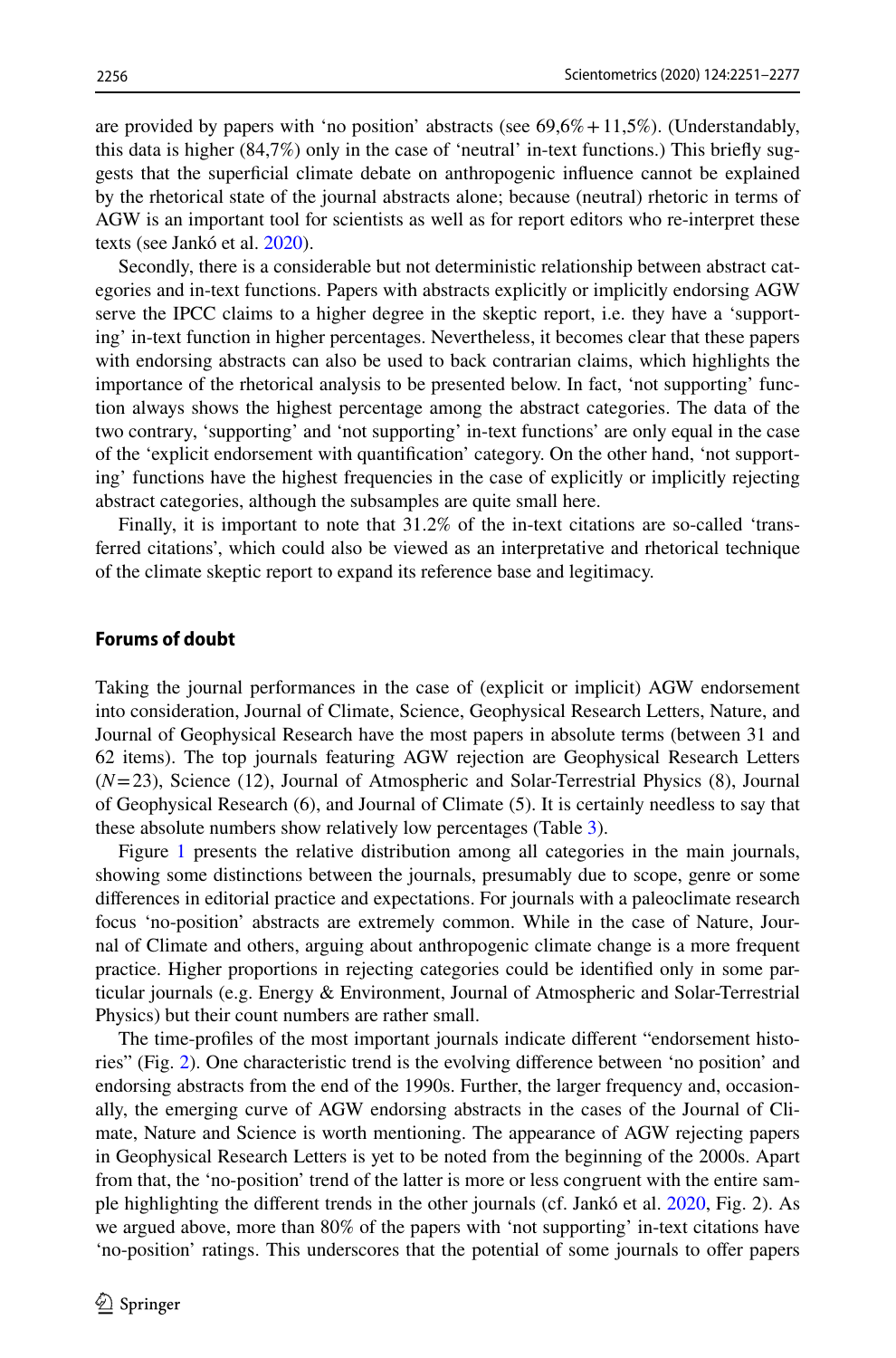<span id="page-6-0"></span>

| Table 3 Abstract examples in rejecting categories                                                                                                                                         |                                                                                                                                                                                                                                                                                                                                                                                                                                                                                                                                                                                                                                                                                                                                                                                                                                                                                                                                                                                                                                                                                                                                                                                                                                                                                                                                                                                                                                                                                                                                                                                                                                                                                                                                                                                                                                                                                                                                                                                                                                                                                                                                                                |                                                   |
|-------------------------------------------------------------------------------------------------------------------------------------------------------------------------------------------|----------------------------------------------------------------------------------------------------------------------------------------------------------------------------------------------------------------------------------------------------------------------------------------------------------------------------------------------------------------------------------------------------------------------------------------------------------------------------------------------------------------------------------------------------------------------------------------------------------------------------------------------------------------------------------------------------------------------------------------------------------------------------------------------------------------------------------------------------------------------------------------------------------------------------------------------------------------------------------------------------------------------------------------------------------------------------------------------------------------------------------------------------------------------------------------------------------------------------------------------------------------------------------------------------------------------------------------------------------------------------------------------------------------------------------------------------------------------------------------------------------------------------------------------------------------------------------------------------------------------------------------------------------------------------------------------------------------------------------------------------------------------------------------------------------------------------------------------------------------------------------------------------------------------------------------------------------------------------------------------------------------------------------------------------------------------------------------------------------------------------------------------------------------|---------------------------------------------------|
| Paper                                                                                                                                                                                     | Quotation from the abstract                                                                                                                                                                                                                                                                                                                                                                                                                                                                                                                                                                                                                                                                                                                                                                                                                                                                                                                                                                                                                                                                                                                                                                                                                                                                                                                                                                                                                                                                                                                                                                                                                                                                                                                                                                                                                                                                                                                                                                                                                                                                                                                                    | Category                                          |
| of global warming in upper ocean temperature during El Niño. Journal of<br>White, W.B., Cayan, D.R., Dettinger, M.D., and Auad, G. (2001). Sources<br>Geophysical Research 106, 4349-4367 | 2-5 W m-2. Subsequently, peak tropical global warming during El Niño<br>trial and anthropogenic forcing, global warming on decadal, interdecadal,<br>Niño occurs in the tropical global ocean from 20°S to 20°N, half because<br>the main pycnocline is $1-3$ W $m-2$ above normal. Its principal source is<br>warming and cooling during Earth's internal mode of interannual climate<br>the global radiation balance. Since it occurs in the absence of extraterres-<br>ates $\pm$ 0.3 °C on interannual period scales, with global warming (cooling)<br>and the other half because of warm SST anomalies occurring over $\sim80\%$<br>occurring during the onset phase of El Niño. During this onset phase the<br>variability arise from fluctuations in the global hydrological balance, not<br>a reduction in the poleward Ekman heat flux out of the tropical ocean of<br>tropical global average diabatic heat storage tendency in the layer above<br>Ocean-Atmosphere Data Set [Woodruff et al., 1993] reanalyses, tropical<br>and centennial period scales may also occur in association with Earth's<br>during El Niño (La Niña). About 90% of the global warming during El<br>Global average sea surface temperature (SST) from 40°S to 60°N fluctu-<br>of $2-5$ W $m-2$ , with reduced shortwave and longwave radiative fluxes<br>of the tropical global ocean. From examination of National Centers for<br>flux out of the tropics during the onset of El Niño tends to be balanced<br>is dissipated by an increase in the flux of latent heat to the troposphere<br>of large SST anomalies in the tropical Pacific associated with El Niño<br>global warming during El Niño is associated with higher troposphere<br>by reduction in the flux of latent heat to the troposphere. Thus global<br>the extratropical global ocean the reduction in poleward Ekman heat<br>in response to increased cloud cover tending to cancel each other. In<br>moisture content and cloud cover, with reduced trade wind intensity<br>Environmental Prediction [Kalnay et al., 1996] and Comprehensive<br>internal modes of climate variability on those scales | without quantifi-<br>Explicit rejection<br>cation |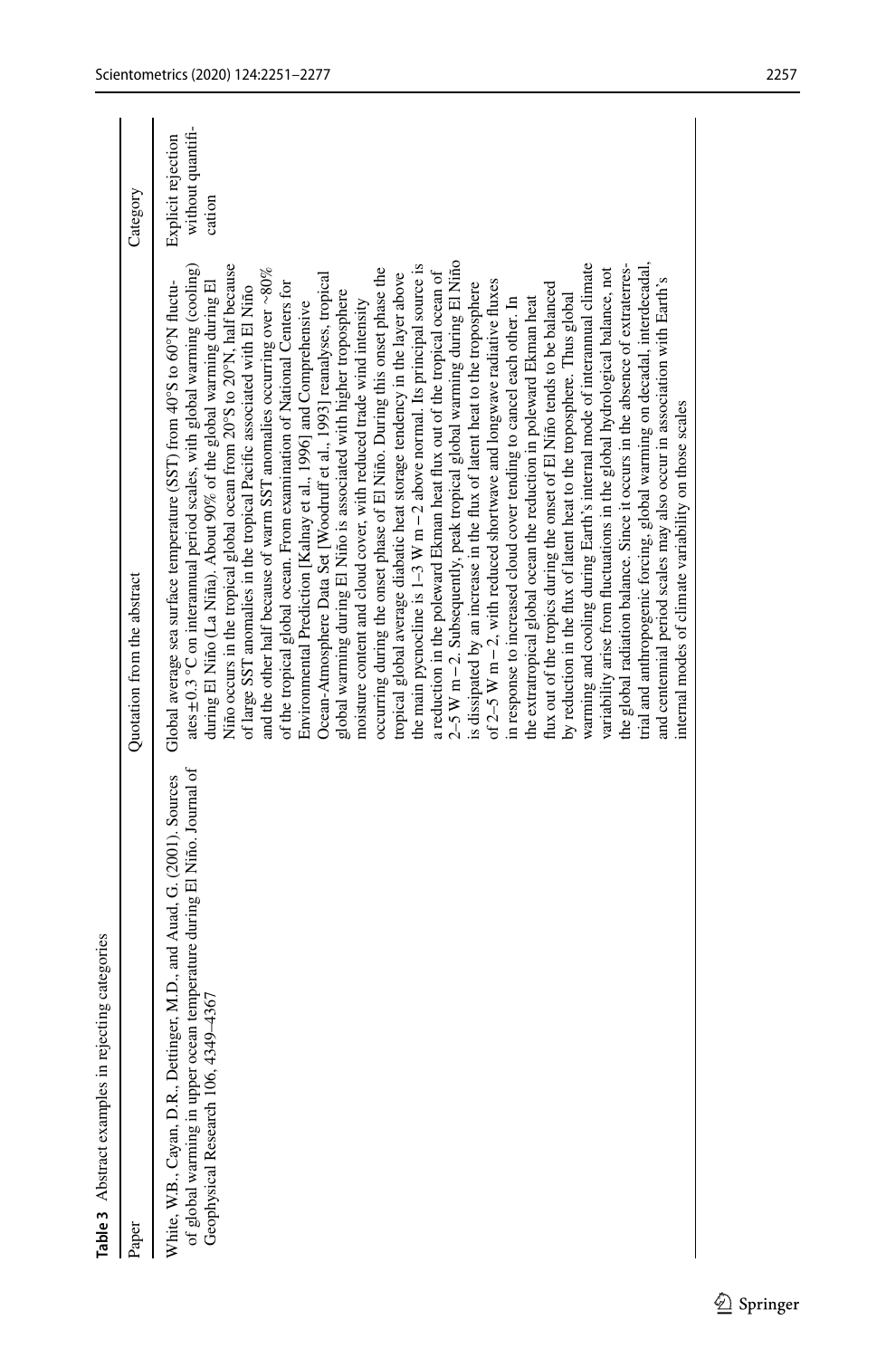|          | Table 3 (continued)                                                                                                                                                                                                                                                             |                                                                                                                                                                                                                                                                                                                                                                                                                                                                                                                                                                                                                                                                                                                                                                                                                                                                                                                                                                                                                                                                     |                    |
|----------|---------------------------------------------------------------------------------------------------------------------------------------------------------------------------------------------------------------------------------------------------------------------------------|---------------------------------------------------------------------------------------------------------------------------------------------------------------------------------------------------------------------------------------------------------------------------------------------------------------------------------------------------------------------------------------------------------------------------------------------------------------------------------------------------------------------------------------------------------------------------------------------------------------------------------------------------------------------------------------------------------------------------------------------------------------------------------------------------------------------------------------------------------------------------------------------------------------------------------------------------------------------------------------------------------------------------------------------------------------------|--------------------|
|          | Paper                                                                                                                                                                                                                                                                           | Quotation from the abstract                                                                                                                                                                                                                                                                                                                                                                                                                                                                                                                                                                                                                                                                                                                                                                                                                                                                                                                                                                                                                                         | Category           |
| Springer | 02). Climate sensitivity of the<br>Earth to solar irradiance. Geophysical Research Letters, 29,<br>Douglass, D.H. & Clader, B.D. (20<br>doi:10.1029/2002GL015345.                                                                                                               | satellites measurements (available since 1979) of the solar irradiance and<br>the temperature of the lower troposphere. We find the sensitivity to solar<br>causes. However, one must first determine the stronger effects such as El<br>Niño/La Niña and volcanoes. A weaker effect, which must exist, is solar<br>Boltzmann radiation balance model. This climate gain of a factor of two<br>irradiance. We have determined the solar effect on the temperature from<br>implies positive feedback. We also have determined a linear trend in the<br>data. These results are robust under truncation from either end of the of<br>the data record. These measurements of solar sensitivity are consistent<br>with prior estimates from ocean temperatures on decadal scales and of<br>irradiance to be about twice that expected from a no-feedback Stefan-<br>The mean surface temperature of the Earth depends on various climate<br>factors with much attention directed toward possible anthropogenic<br>paleo-reconstructed temperatures on centennial scales | Implicit rejection |
|          | Solomon, S., Rosenlof, K., Portmann, R., Daniel, J., Davis, S., Sanford, T.,<br>to decadal changes in the rate of global warming. Science, 327 (5970),<br>and Plattner, G.-K. (2010). Contributions of stratospheric water vapor<br>1182488<br>1219-1223. doi: 10.1126/science. | enhanced the decadal rate of surface warming during the 1990s by about<br>to that which would have occurred due only to carbon dioxide and other<br>the year 2000. Here we show that this acted to slow the rate of increase<br>in global surface temperature over 2000-2009 by about 25% compared<br>Stratospheric water vapor concentrations decreased by about 10% after<br>vapor probably increased between 1980 and 2000, which would have<br>30% as compared to estimates neglecting this change. These findings<br>show that stratospheric water vapor is an important driver of decadal<br>greenhouse gases. More limited data suggest that stratospheric water<br>global surface climate change                                                                                                                                                                                                                                                                                                                                                            | Implicit rejection |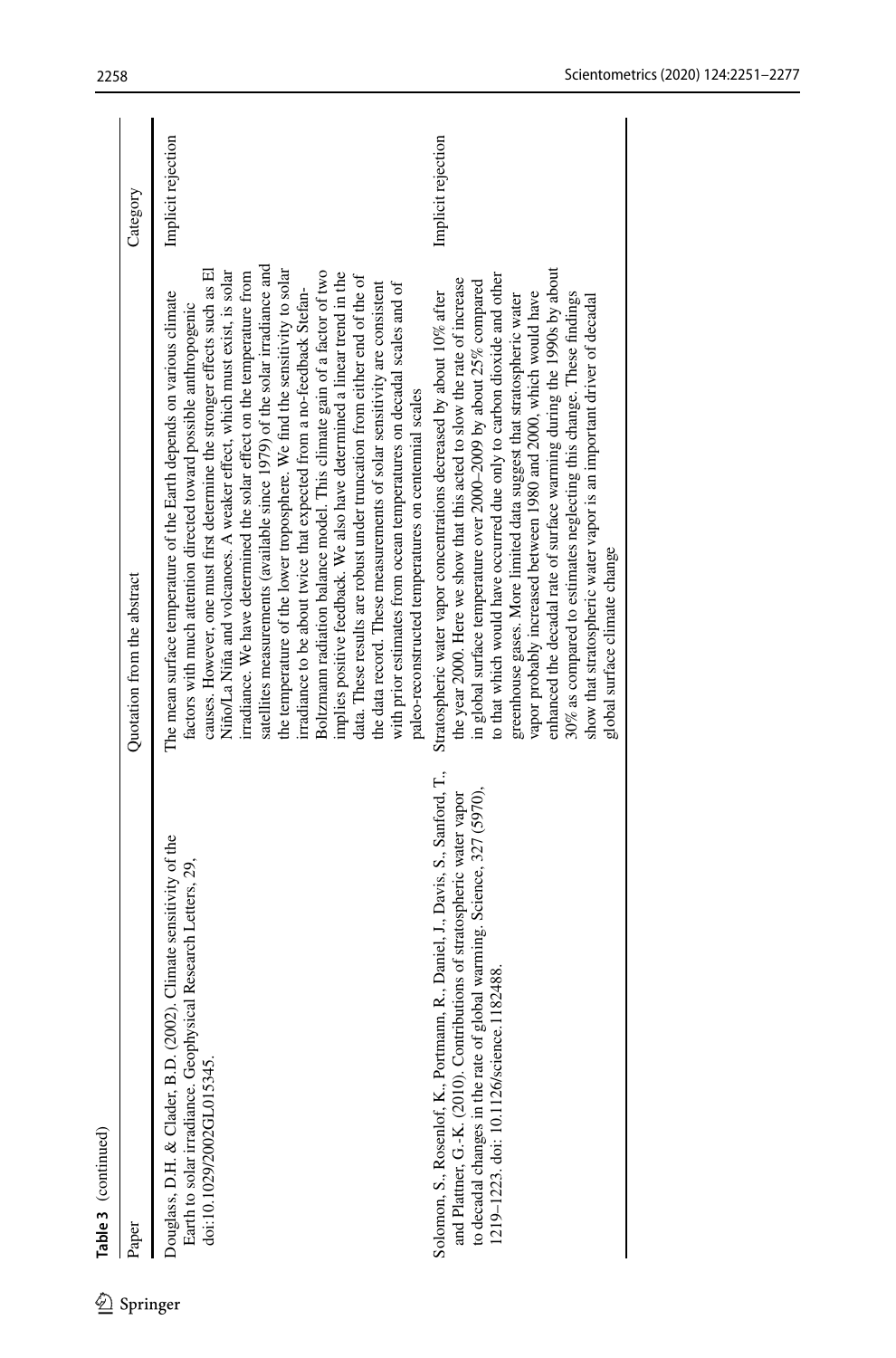

<span id="page-8-0"></span>**Fig. 1** Levels and ratios of AGW endorsement in the main journals, %



<span id="page-8-1"></span>**Fig. 2** Journal time-profles in main AGW endorsement categories, number of articles. Notifcation: 2013 is not a full year of reference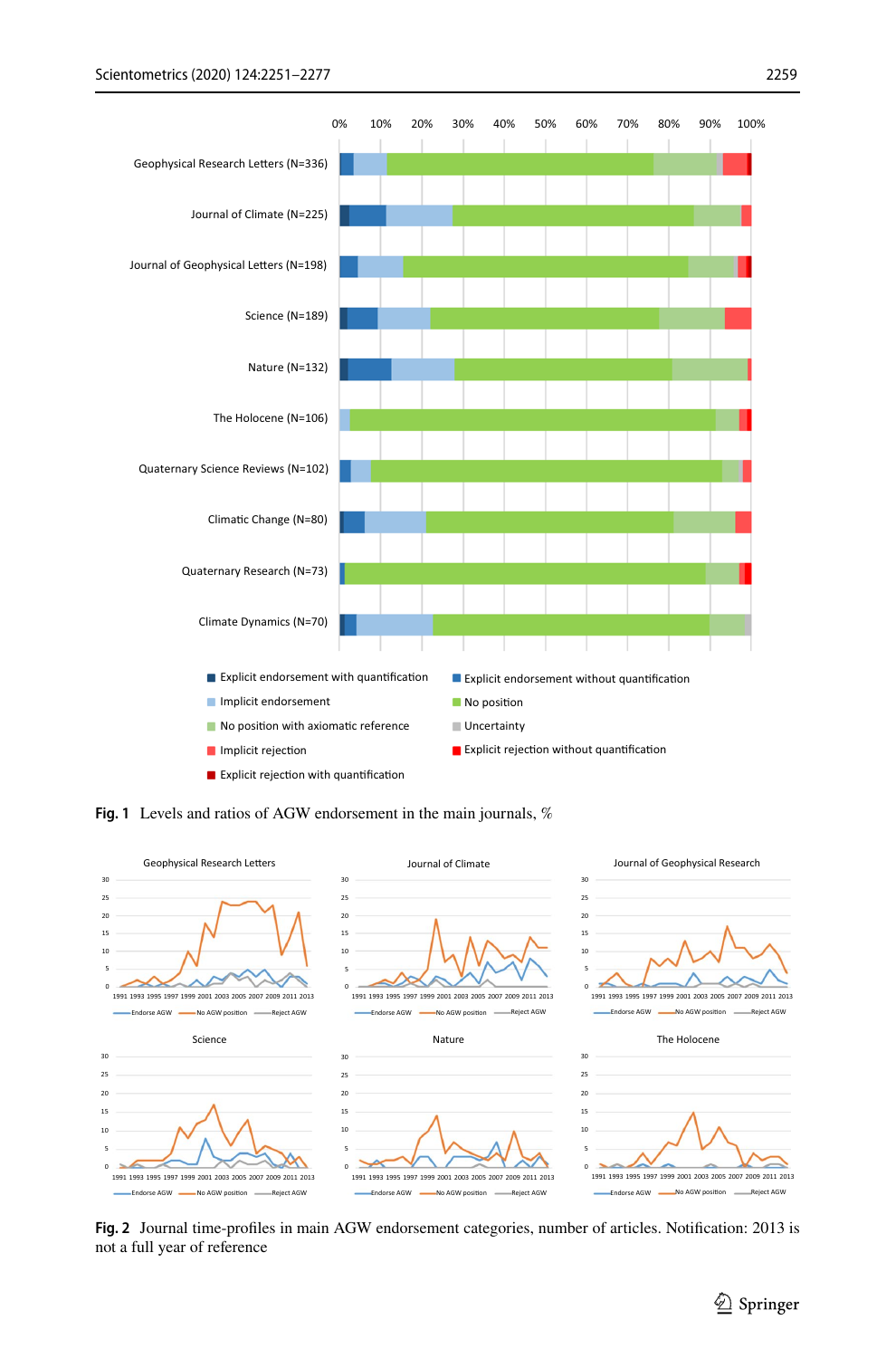the skeptics could utilize has signifcantly decreased. This is visible in Fig. [2](#page-8-1) as no-position papers peak in the middle of the period (frst of all Science, Nature and The Holocene).

Figure [3](#page-9-0) presents data concerning the in-text citation functions related to the IPCC claims and how the contrarian editors used the papers in wording the climate skeptic report. The journal profles are similar as seen in Fig. [1.](#page-8-0) While Geophysical Research Letters stands in the middle, Nature and Science articles show lower rates in 'not supporting' and 'uncertainty' functions, and larger frequencies in 'supporting' functions. On the other side, paleoclimate journals have higher proportions of 'not supporting' citations, implying that paleoclimate research fndings addressing the same climatic system, but without the human fngerprint and in a diferent manner, play a crucial role in climate skeptic argumentation. Implying the uncertainty of climate models is a usual method used by climate skeptics, hence, this function is higher among papers in Climate Dynamics and Journal of Climate, where climate modelling is in the main scope of the journals.

Based on the aspects we used so far, a modifed journal list could also be presented as a foundation and source of contrarian arguments. Without the articles published before 1991, taking out papers only used as 'transferred citations' and those only supporting the IPCC claims with their in-text citation functions, Table [4](#page-10-0) is obtained (compare with Table 2 in Jankó et al.  $2017$ ). Overall, nearly 35% of the journal articles have fallen off the list, although there is one example on the list, Journal of Glaciology, which paper count halved, which causes some moderate changes in the frst half of the presented list and some greater changes below that.



<span id="page-9-0"></span>**Fig. 3** Dominant functions of in-text citations in face of the IPCC claims in the main journals, %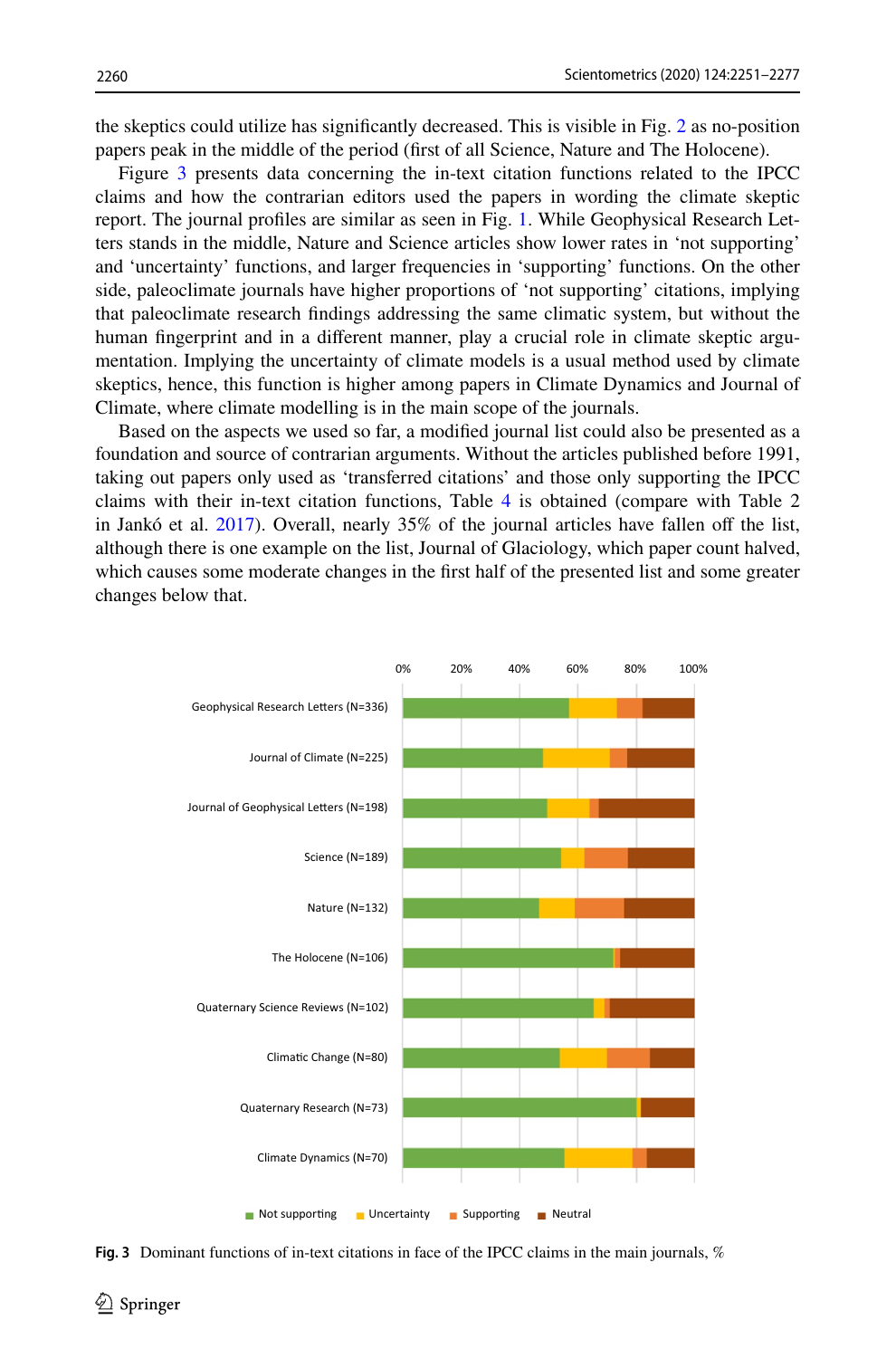<span id="page-10-0"></span>

| j                                                                                                           |
|-------------------------------------------------------------------------------------------------------------|
| i<br>l                                                                                                      |
| j<br>j                                                                                                      |
| i                                                                                                           |
| Ì                                                                                                           |
| ֖֖֖֖֧ׅ֪ׅ֖֧ׅ֖֧֪ׅ֪ׅ֪ׅ֚֚֚֚֚֚֚֚֚֚֚֚֚֚֚֚֚֚֚֚֚֚֚֚֚֚֚֚֚֚֚֬֝֝֝֬֓֝֬֓֬֝֬֝֬֓֬                                          |
|                                                                                                             |
| ;<br>;                                                                                                      |
|                                                                                                             |
|                                                                                                             |
|                                                                                                             |
| ĺ<br>٦T<br>أ<br>֧֧֧֧֧֧֦֧֦֧֧ׅ֧֧֧ׅ֧֧ׅ֧֧֧֧֧֧֧֧֧֚֚֚֚֚֚֚֚֚֚֚֚֚֚֚֚֚֚֚֝֝֓֝֬֝֬֝֬֝֬֝֬֝֬֜֓֝֬֝֬֜֓֝֬֜֓֝֬֝֬֝֬֝֬֝֬֝֬<br>I |

|                 | Table 4 Modified journal list (without articles: before 1991, only as transferred citations, only with 'supporting' functions) |                    |              |                  |                        |              |
|-----------------|--------------------------------------------------------------------------------------------------------------------------------|--------------------|--------------|------------------|------------------------|--------------|
| Rank            | Journal                                                                                                                        | Number of articles | æ<br>Change, | $\mathscr{C}$    | $\mathscr{C}$<br>Cumm. | Rank change  |
|                 |                                                                                                                                |                    |              | of articles      |                        |              |
|                 | Geophysical Research Letters                                                                                                   | 242                | 70.6         | 11.8             | 11.8                   |              |
|                 | Journal of Climate                                                                                                             | 132                | 57.6         | 6.5              | 18.3                   |              |
|                 | Journal of Geophysical Research                                                                                                | 128                | 59.3         | 6.3              | 24.5                   | $\ddot{}$    |
|                 | Science                                                                                                                        | Ξ                  | 50.7         | 5.4              | 30.0                   | $\mathbf{I}$ |
|                 | Nature                                                                                                                         | $\mathfrak{A}$     | 52.2         | コ                | $-34.1$                |              |
|                 | The Holocene                                                                                                                   | $\overline{r}$     | 65.1         | 3.5              | 37.5                   |              |
|                 | Reviews<br>Quaternary Science                                                                                                  | 65                 | 61.9         | 3.2              | 40.7                   |              |
|                 | Climatic Change                                                                                                                | $50^{\circ}$       | 62.5         | 2.4              | 43.2                   | $^{+}$       |
|                 | Quaternary Research                                                                                                            | 2                  | 58.          | 2.4              | 45.6                   | T            |
| $\Xi$           | International Journal of Climatology                                                                                           | $\frac{6}{5}$      | 72.1         | 2.4              | 48.0                   | Ŧ            |
| $\equiv$        | Climate Dynamics                                                                                                               | $\sigma$           | 59.2         | $\overline{c}$   | 50.0                   | ℸ            |
| $\overline{c}$  | Global and Planetary Change                                                                                                    | $\pm$              | 75.9         | $\frac{0}{2}$    | 52.1                   | $^{-}$       |
| $\mathbf{r}$    | Palaeogeogr. Palaeoclimatol. Palaeoecol                                                                                        | 35                 | 62.5         | $\overline{1.7}$ | 53.8                   | T            |
| $\overline{4}$  | Proceedings of the National Academy of Sciences                                                                                | $\mathcal{S}$      | 61.7         | 1.4              | 55.2                   | Ŧ            |
| 15              | Bulletin of the American Meteorological Society                                                                                | 28                 | 58.3         | $\overline{14}$  | 56.5                   | T            |
| $\overline{16}$ | Global Change Biology                                                                                                          | 54                 | 75.0         | 1.2              | 57.7                   | $\tilde{c}$  |
| $\overline{17}$ | Journal of Paleolimnology                                                                                                      | $\mathbb{Z}^4$     | 77.4         | 1.2              | 58.9                   | $\tilde{c}$  |
| 18              | Science Letters<br>Earth and Planetary                                                                                         | 23                 | 60.5         | Ξ                | 60.0                   | I            |
| $\overline{19}$ | Geology                                                                                                                        | 23                 | 57.5         | Ξ                | $\overline{5}$         | $\tilde{c}$  |
| $\overline{c}$  | Journal of Atmosheric and Solar-Terrestrial Physics                                                                            | 22                 | 73.3         | Ξ                | 62.2                   | $+3$         |
| $\overline{c}$  | Paleoceanography                                                                                                               | $\overline{c}$     | 64.7         | Ξ                | 63.3                   | 7            |
| 22              | of the American Geophysical Union<br><b>EOS:</b> Transactions                                                                  | $\overline{c}$     | 60.0         | $\frac{0}{1}$    | 64.3                   | $^{-3}$      |
| 23              | Climate Research                                                                                                               | $\overline{c}$     | 80.0         | $\overline{1.0}$ | 65.3                   | $2 +$        |
| $\mathcal{Z}$   | Quaternary International                                                                                                       | $\overline{c}$     | 50.0         | $\Xi$            | 66.3                   | $-7$         |
| 25              | Chinese Science Bulletin                                                                                                       | $\overline{1}$     | 85.0         | 0.8              | $\overline{5}$         | $+6$         |
| $\frac{26}{5}$  | Journal of Quaternary Science                                                                                                  | $\overline{1}$     | 70.8         | $0.\overline{8}$ | 67.9                   | $+2$         |
|                 |                                                                                                                                |                    |              |                  |                        |              |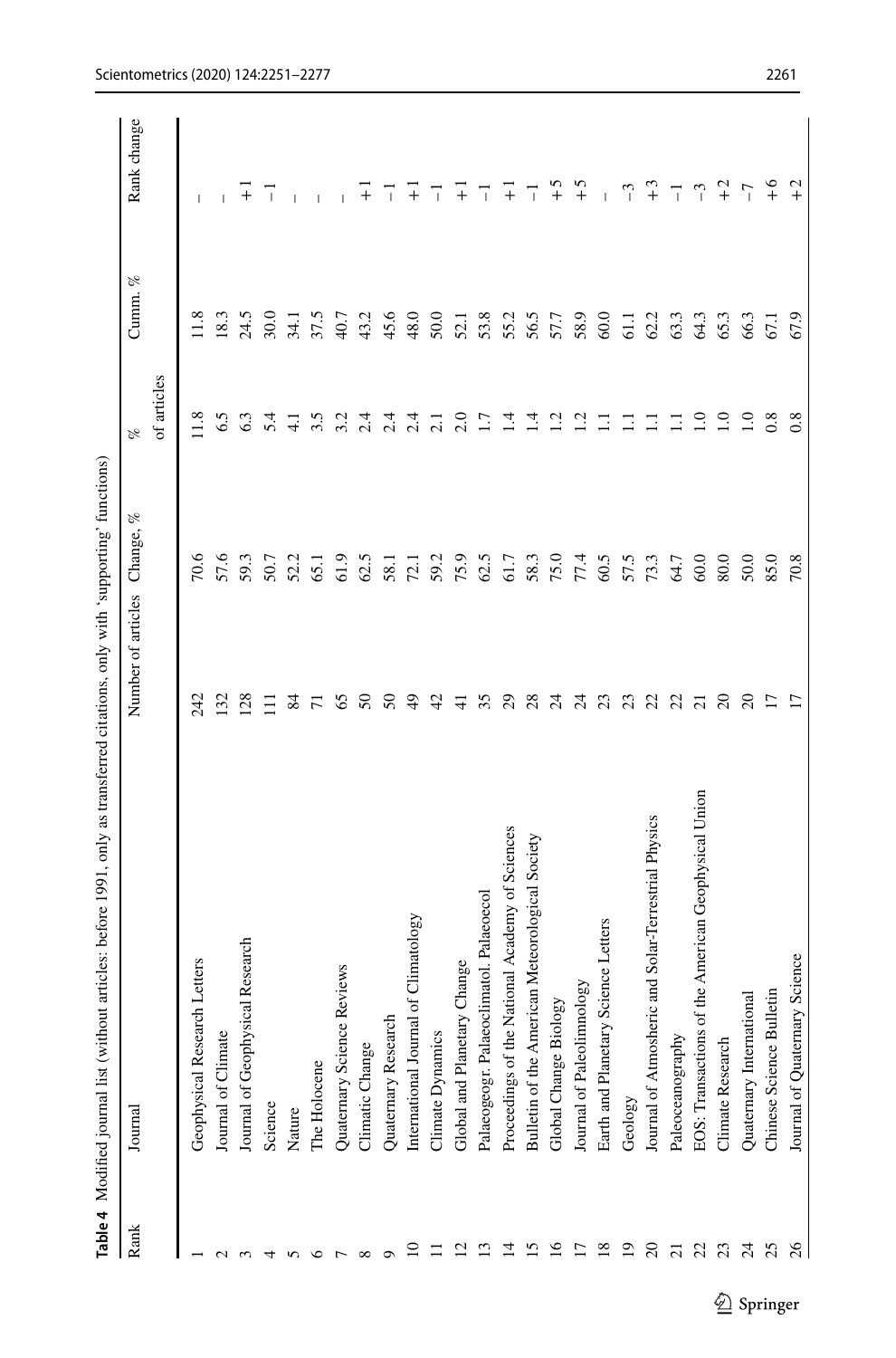| Rank         | Journal                                 |                 | Number of articles Change, %         | P6          | Cumm. %                    | Rank change             |
|--------------|-----------------------------------------|-----------------|--------------------------------------|-------------|----------------------------|-------------------------|
|              |                                         |                 |                                      | of articles |                            |                         |
| J            | Annals of Glaciology                    | $\overline{16}$ | 80.0                                 | 0.8         | 68.7                       | $+2$                    |
| 28           | Journal of Hydrology                    | ٩               |                                      | $_{0.8}$    | 69.5                       | $\overline{1}$          |
| $\mathbf{S}$ | Nature Geoscience                       |                 |                                      | 0.8         | 70.3                       | $\sim$                  |
| Z            | <b>Boreas</b>                           | S               |                                      | 0.6         | 70.9                       |                         |
|              | Climate of the Past                     | ര               |                                      | 0.6         |                            |                         |
|              | Natural Hazards                         | ₫               |                                      | 0.6         |                            | $+$ $+$                 |
| 33           | Global Biogeochemical Cycles            |                 | 59.3<br>GSO 76.5<br>TSO 78.5<br>44.0 | 0.5         | $71.6$<br>$72.1$<br>$73.2$ | $\overline{\mathrm{L}}$ |
| 34           | χĝ<br>Journal of Glaciolo               |                 |                                      | 0.5         |                            | $-8$                    |
| 35           | limatology<br>Theoretical and Applied ( |                 | 68.8                                 | 0.5         | 73.8                       | $\widetilde{c}$         |
| 36           | esearcl<br>Water Resources <b>K</b>     |                 | 66.7                                 | 0.5         | 74.2                       | $\frac{1}{4}$           |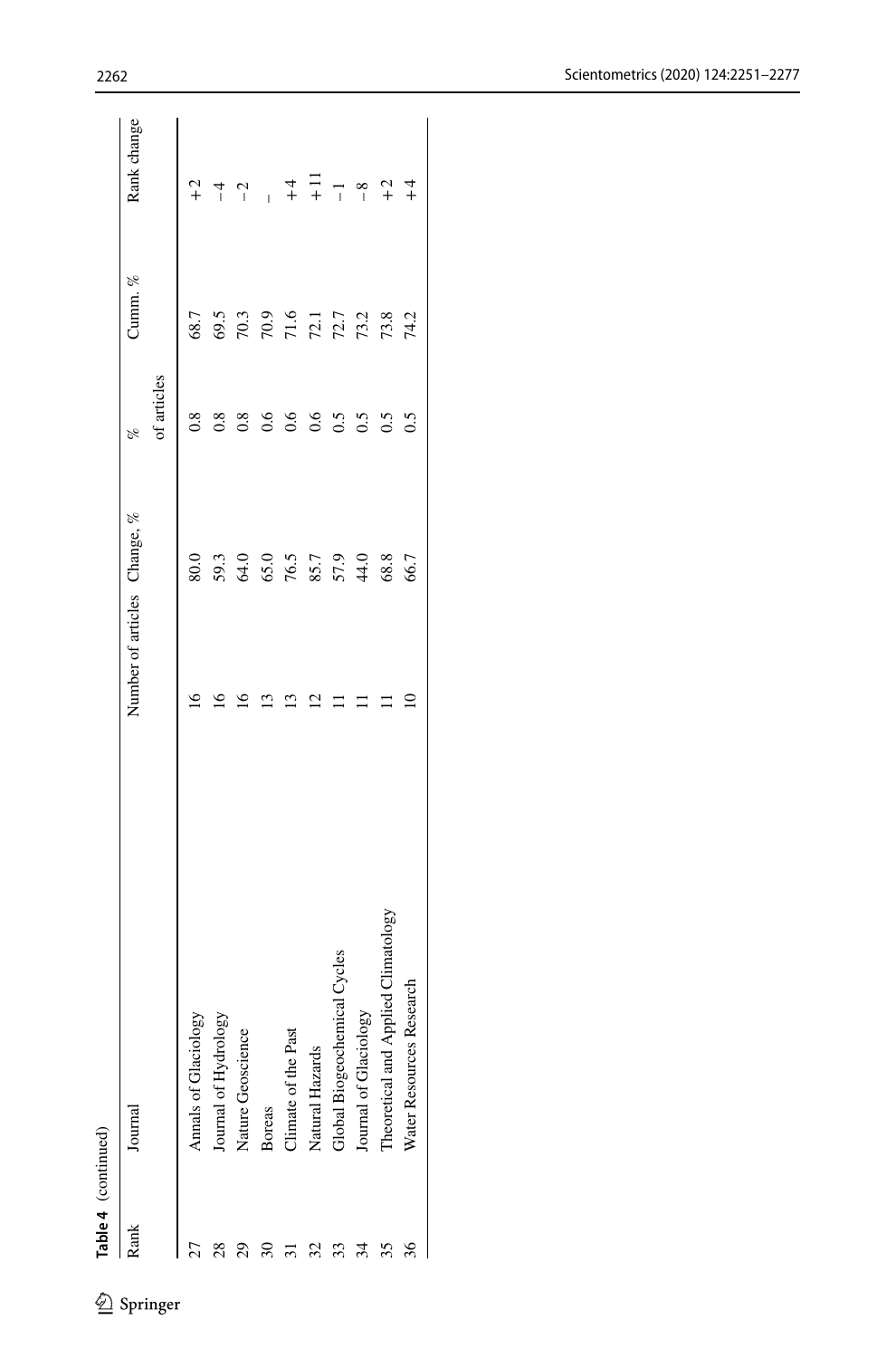#### **Authors**

The most frequently used and/or most cited lead authors are evident in Table [5.](#page-13-0) To show some interconnectedness in this list, we note that Cook, Esper and Meko are occasionally co-authors, similar to Scafetta and Loehle. The rhetorical state of the articles and their use in the text could be much more complicated and diverse. Some authors show a wide rhetorical range in their abstracts concerning the endorsement of AGW which indicates that rhetoric is accidental to a certain degree. In-text citations can also serve diferent functions, even in instances where these citations belong to the same author or to the same paper. For example a P. Chylek. article rated as implicitly endorsing AGW was used twice by the skeptic report against the IPCC knowledge claims. Another Chlyek study, implicitly rejecting AGW was cited two times for and three times against the IPCC claims. A similar example is E.R. Cook, who has three papers with IPCC supporting interpretations, two implicitly endorsing, but one implicitly rejecting AGW; however, the dominant in-text use for these is 'not supporting'. These examples also demonstrate that scientifc rhetoric in the abstracts and the life of papers could take diferent directions when they are cited later, at least in the hands of the climate skeptic report editors. Earlier research indicated the same papers could have diferent interpretations by the IPCC and by the climate skeptic report (Jankó et al. [2014\)](#page-25-14). Table [5](#page-13-0) makes it clear that there are also numerous articles with only transferred citations. Examples when only two papers deliver numerous in-text citations also exist. Nevertheless, there are only two authors (N. Scafetta and J. Esper), who could be highlighted by their high numbers in both aspects of our analysis, i.e. article and citation number.

#### **Language**

Our last analytical aspect was to study the rhetorical practice conducted in the climate skeptic report. The starting point of this investigation was the question of the seeming contradiction between abstracts endorsing AGW and the use of these as papers that do not support the IPCC knowledge claims. Thus, we selected those 90 articles that ft into these criteria. Firstly, all the abstracts were revisited to determine whether AGW endorsement was based on the study results, or whether the endorsement was only rhetorical in nature, i.e. writing about anthropogenic climate change as a known fact. This data showed that only 9 papers (10%) presented their results as a source of AGW endorsement. Secondly, the main message of the abstracts was identifed and relatedly, the main points of the same papers as cited in the text were analyzed to determine whether a link exists, i.e. overlapping content between the two. We found 65 papers containing this relationship. As we argued elsewhere (Jankó et al. [2020\)](#page-25-18), these examples not only show that papers in endorsing categories could be used to legitimize opposing claims but also reveal that results not ftting into the consensus or not refecting the dominant climatic evidence could be presented using the AGW rhetoric. In the other cases (18 from 25), we have mostly transferred citations; thus, there is no need to explain the missing link. After all, in the remaining 7 studies, we should emphasize that the abstract scope and content does not match either the reviewed part or the highlighted message of a given paper.

In Table [6](#page-15-0) we show three examples. The main message of the frst abstract is that there are widespread positive temperature trends in the Antarctic summer, which should be monitored to determine the balance between natural and anthropogenic forcings. In contrast, the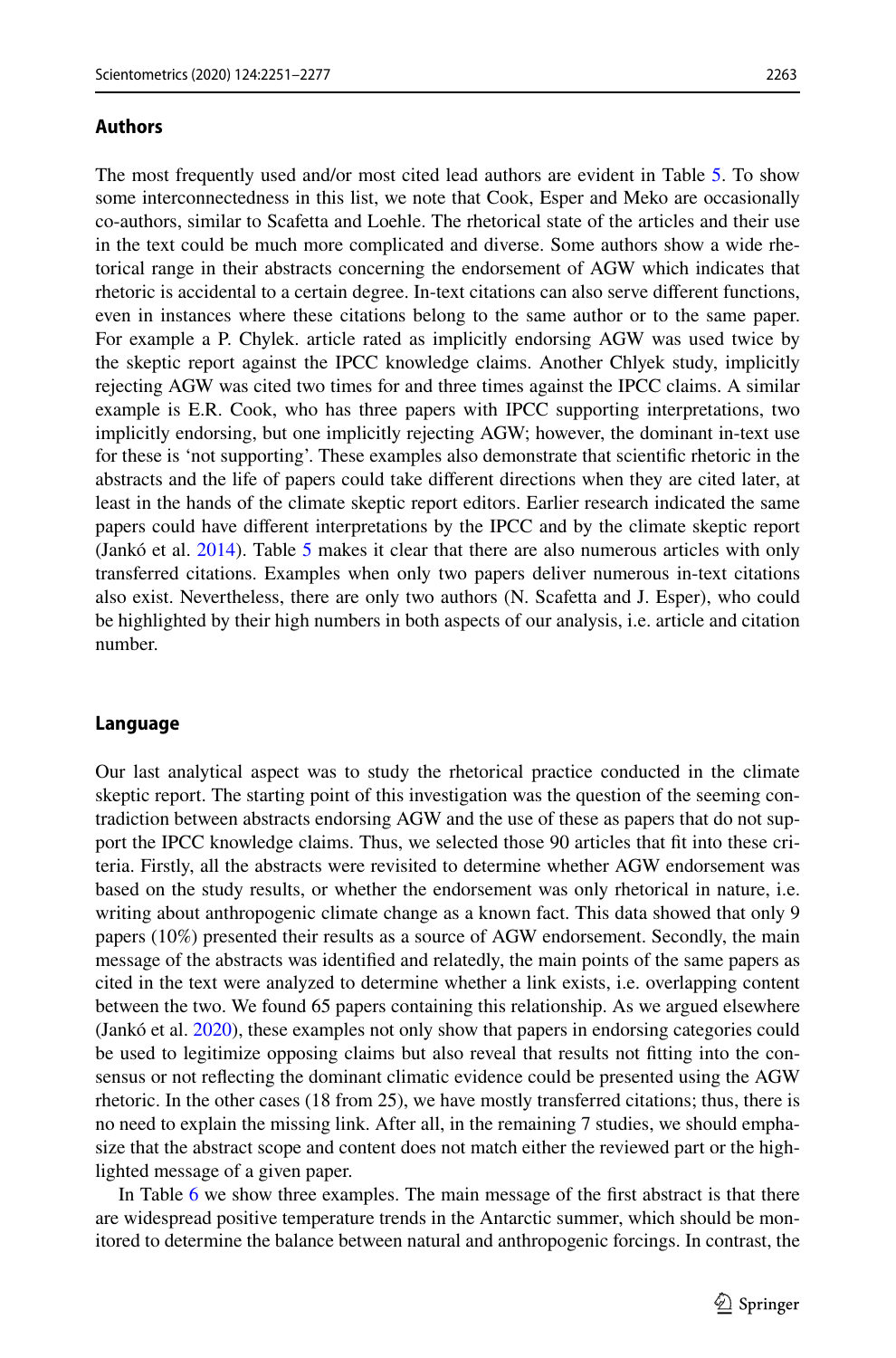<span id="page-13-0"></span>

|                         | Major<br>jour-           | Time-                   | of AGW endorsement<br>Level     |                        |                      |                                  |                  |                 |                                        |                 |                 | Functions of in-text citations related to IPCC claims |                              |                |                  |                        |
|-------------------------|--------------------------|-------------------------|---------------------------------|------------------------|----------------------|----------------------------------|------------------|-----------------|----------------------------------------|-----------------|-----------------|-------------------------------------------------------|------------------------------|----------------|------------------|------------------------|
|                         | $_{\rm{rad}}$            | publica-<br>frame<br>of | rse AGW<br>Endor                | Implicit<br><b>AGW</b> | posi-<br>$\tilde{z}$ | position<br>$\tilde{\mathbf{z}}$ | Uncer-<br>tainty | Implicit<br>AGW | Explicit AGW<br>rejection              | Arti-<br>cles   | port-<br>$Sup-$ | Uncer-<br>tainty                                      | $\sup$ -<br>$\sum_{i=1}^{n}$ | Neu-<br>Iral   | Trans-<br>ferred | citations<br>$In-text$ |
|                         |                          | tions                   | With-<br>$\overline{a}$<br>With | endorse-<br>ment       | tion                 | omatic<br>with<br>axi-           |                  | rejection       | With With-<br>$\overline{\phantom{a}}$ | gether<br>alto- | ğπ.             |                                                       | porting                      |                | cita-<br>tion    | gether<br>$ato-$       |
|                         |                          |                         | Quantification                  |                        |                      | refer-<br>ence                   |                  |                 | Quantification                         |                 |                 |                                                       |                              |                |                  |                        |
| Bergeron, Y ecol        |                          | 2006<br>1991-           |                                 | $\mathcal{L}$          | Z                    | 3                                |                  |                 |                                        | $\infty$        |                 |                                                       | $\overline{1}$               | 4              | 23               | 23                     |
| Bond, G                 | S                        | 2001<br>1995-           |                                 |                        | $\sim$               |                                  |                  |                 |                                        | $\sim$          |                 |                                                       | $\overline{4}$               | 25             | 53               | 67                     |
| Chylek, P               | E,                       | 2009<br>2004-           |                                 |                        |                      |                                  |                  |                 |                                        | 4               | 5               |                                                       | Ξ                            |                |                  | $\frac{6}{2}$          |
| ${\sf Cook}, {\sf E.R}$ | $\overline{1}$           | $2010\,$<br>1997-       |                                 | 2                      | 5                    |                                  |                  | $\mathbf{c}$    |                                        | ç               | 4               |                                                       | 25                           | 5              | 28               | 34                     |
| Changnon, $S.A$         | $\mathbf{c}$             | 2011<br>1999-           |                                 |                        | ∼                    | 3                                |                  |                 |                                        | $\supseteq$     |                 | 2                                                     | 13                           |                |                  | $\overline{16}$        |
| Esper, J                | $\Xi$                    | $2002 -$<br>$2012$      |                                 |                        | Ō                    | 2                                |                  |                 |                                        | $\overline{c}$  |                 | ٥                                                     | $\overline{5}$               | $\circ$        | $\Omega$         | 47                     |
| Hodell, D.A             | $\mathsf I$              | $1995 - 2007$           |                                 |                        | 5                    |                                  |                  |                 |                                        | 5               |                 |                                                       | $\mathbf{r}$                 | $\overline{1}$ | $\overline{c}$   | 27                     |
| Idso, S.B               | $\overline{\phantom{a}}$ | 1998<br>$1991 -$        |                                 |                        |                      |                                  |                  |                 |                                        | $\sim$          |                 |                                                       | $\circ$                      |                |                  | $\circ$                |
| Keigwin,<br>L.D         | $\mathsf I$              | 2000<br>1996-           |                                 |                        |                      |                                  |                  |                 |                                        | $\sim$          |                 |                                                       | Γ                            | 4              | ٥                | $\Xi$                  |
| Kobashi, T              | $\mathsf I$              | 2011<br>2008-           |                                 |                        | $\mathbf{\sim}$      |                                  |                  |                 |                                        | 4               |                 |                                                       | $\supseteq$                  | $\mathbf{c}$   |                  | $\overline{c}$         |
| Landsea,<br>C.W         | mwr                      | 2010<br>1994-           | 3                               |                        | $\sim$               | 2                                |                  |                 |                                        | Ō               |                 |                                                       |                              |                | 5                | $\overline{c}$         |
| Lindzen,<br>$R.S$       | $E_{\rm g}$              | 1997-<br>2011           |                                 | $\mathbf{C}$           | 4                    |                                  |                  |                 |                                        |                 |                 |                                                       | ↽                            | 5              | 5                | $\overline{c}$         |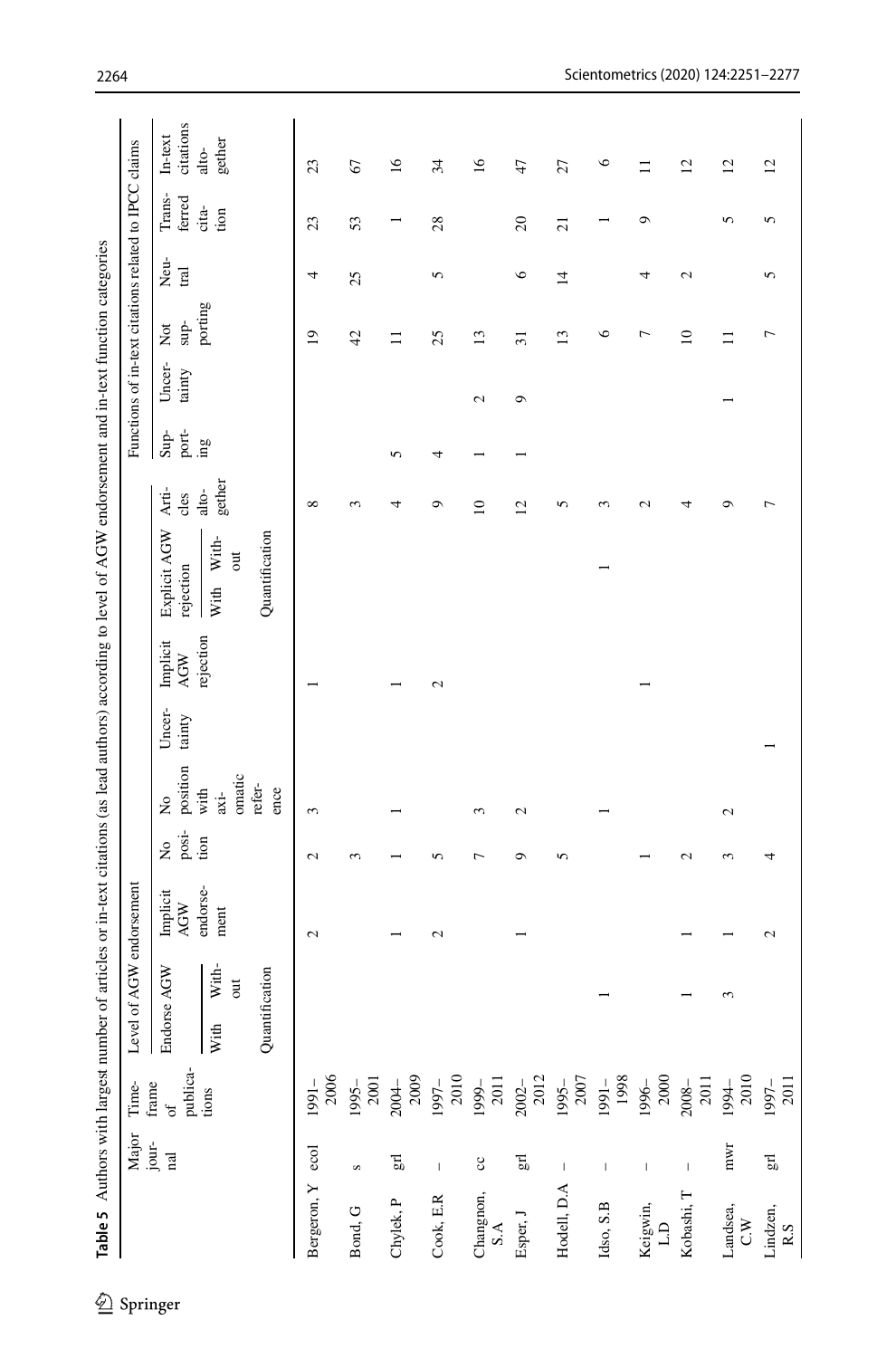|                            | Major<br>jour-           | Time-                           | Level                                     | of AGW endorsement |                  |                       |                  |                 |                           |                                   |                   |                 |                  | Functions of in-text citations related to IPCC claims |              |                  |                        |
|----------------------------|--------------------------|---------------------------------|-------------------------------------------|--------------------|------------------|-----------------------|------------------|-----------------|---------------------------|-----------------------------------|-------------------|-----------------|------------------|-------------------------------------------------------|--------------|------------------|------------------------|
|                            | nal                      | publica-<br>frame<br>$\sigma f$ | Endorse AGW                               | Implicit<br>AGW    | posi-<br>Σò      | position<br>Σò        | Uncer-<br>tainty | Implicit<br>AGW | Explicit AGW<br>rejection |                                   | Arti-<br>cles     | port-<br>$Sup-$ | Uncer-<br>tainty | sup-<br>$\sum_{i=1}^{n}$                              | Neu-<br>Iral | Trans-<br>ferred | citations<br>$In-text$ |
|                            |                          | tions                           | With-<br>$\overline{\phantom{a}}$<br>With | endorse-<br>ment   | tion             | omatic<br>with<br>ixi |                  | rejection       | With                      | With-<br>$\overline{\phantom{a}}$ | gether<br>alto-   | $\lim_{\delta}$ |                  | porting                                               |              | cita-<br>tion    | gether<br>alto-        |
|                            |                          |                                 | Quantification                            |                    |                  | refer-<br>ence        |                  |                 | Quantification            |                                   |                   |                 |                  |                                                       |              |                  |                        |
| Loehle, C                  | ec                       | 2011<br>$2003 -$                |                                           |                    | $\mathbf{C}$     |                       |                  |                 |                           |                                   | $\circ$           |                 | $\mathbf{C}$     | $\supseteq$                                           | 4            |                  | $\overline{16}$        |
| Magny, M                   | $\mathsf I$              | 2004<br>1993-                   |                                           |                    |                  |                       |                  |                 |                           |                                   | 2                 |                 |                  | ७                                                     | 2            | ${}^{\circ}$     | ${}^{\circ}$           |
| Mayewski,<br>P.A           | $\mathbf{I}$             | 1997-2009                       |                                           |                    | $\mathrel{\sim}$ |                       |                  |                 |                           |                                   | ∽                 |                 |                  | 4                                                     | 3            | $\overline{13}$  | $\overline{18}$        |
| McDermott,<br>$\mathbf{r}$ | $\mathsf I$              | 2001<br>1999-                   |                                           |                    |                  |                       |                  |                 |                           |                                   | 2                 |                 |                  | $\infty$                                              | 4            | 5                | $\overline{c}$         |
| Meko, D.M                  | $\mathsf I$              | 2007<br>$2001 -$                |                                           |                    | $\mathbf{c}$     |                       |                  |                 |                           |                                   | 2                 |                 |                  | $\bullet$                                             |              | 5                | Γ                      |
| Molg, $\mathbf T$          | jgr                      | $2003 -$<br>$2009$              |                                           |                    | 2                | 4                     |                  |                 |                           |                                   | ७                 |                 |                  |                                                       | Γ            | 3                | $\overline{18}$        |
| Rein, B                    | $\overline{1}$           | $2004 - 2005$                   |                                           |                    | $\mathbf{C}$     |                       |                  |                 |                           |                                   | $\mathbf{\Omega}$ |                 |                  | $\infty$                                              | 3            | $\circ$          | Ξ                      |
| Scafetta, N                | jast                     | 2013<br>$2003 -$                |                                           |                    | 2                |                       |                  | 5               | $\mathbf{C}$              | $\circ$                           | $\overline{15}$   |                 |                  | 28                                                    | 3            | $\overline{12}$  | $\overline{31}$        |
| Shaviv, N.J                | jgr                      | 2008<br>$2002 -$                |                                           |                    | 3                |                       |                  |                 |                           |                                   | 5                 |                 |                  | $\Box$                                                |              | 4                | $\equiv$               |
| Soon, W                    | $\mathsf I$              | 2013<br>2000-                   |                                           |                    | ७                |                       |                  | 2               |                           |                                   | ${}^{\circ}$      |                 |                  | 15                                                    |              | 3                | $\overline{15}$        |
| van Geel, B                | $\mathord{\text{\rm I}}$ | 2003<br>1996-                   |                                           |                    | 5                |                       |                  |                 |                           |                                   | 5                 |                 |                  | $\overline{15}$                                       | 2            | $\overline{15}$  | $\overline{18}$        |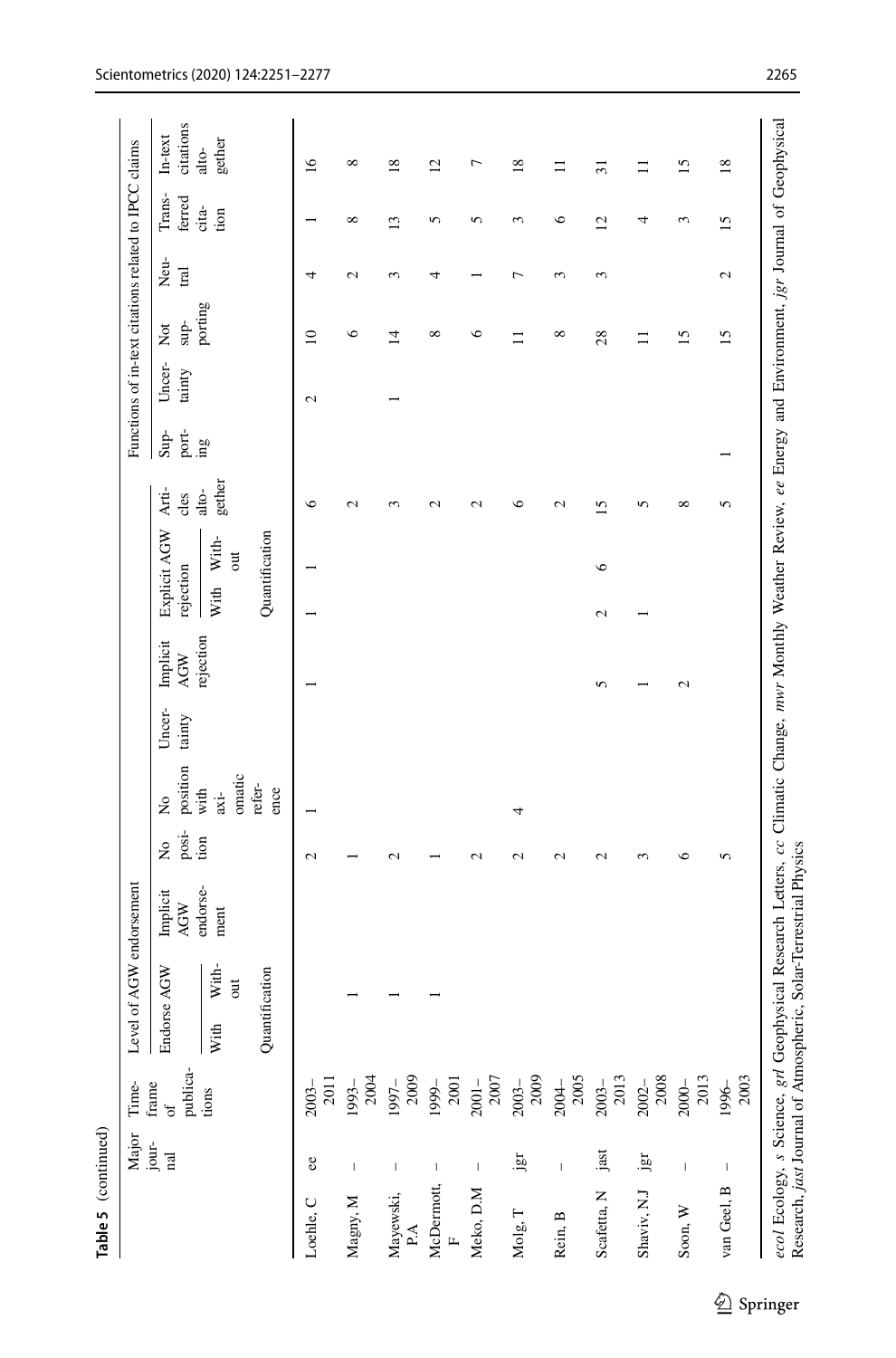<span id="page-15-0"></span>Table 6 Abstracts and in-text citations contrasted, three examples

| Paper                                                                                                                                                                                                                                                                                                                | Quotation from the abstract                                                                                                                                                                                                                                                                                                                                                                                                                                                                                                                                                                                                                                                                                                                                                                                                                            | Quotation from Idso et al. (2013)                                                                                                                                                                                                                                                                                                                                                                                                                                                                                                                                                                                                                                                                                                                                                                                                                                 |
|----------------------------------------------------------------------------------------------------------------------------------------------------------------------------------------------------------------------------------------------------------------------------------------------------------------------|--------------------------------------------------------------------------------------------------------------------------------------------------------------------------------------------------------------------------------------------------------------------------------------------------------------------------------------------------------------------------------------------------------------------------------------------------------------------------------------------------------------------------------------------------------------------------------------------------------------------------------------------------------------------------------------------------------------------------------------------------------------------------------------------------------------------------------------------------------|-------------------------------------------------------------------------------------------------------------------------------------------------------------------------------------------------------------------------------------------------------------------------------------------------------------------------------------------------------------------------------------------------------------------------------------------------------------------------------------------------------------------------------------------------------------------------------------------------------------------------------------------------------------------------------------------------------------------------------------------------------------------------------------------------------------------------------------------------------------------|
| describing recent Antarctic climate variability. Bulle-caused climate change signals from the compara-<br>cal Society 89: 1295-<br>Monaghan, A.J. and Bromwich, D.<br>tin of the American Meteorologi<br>1306                                                                                                        | length of previous such datasets, which have complete<br>mer since the 1990s, the season when melt occurs. In<br>year-to-year fluctuations of temperature, atmospheric<br>forthcoming years, careful monitoring of the summer<br>temperature and snowfall records roughly double the<br>tively short Antarctic dataset is confounded by large<br>widespread positive temperature trends during sum-<br>are associated with a natural cycle or the start of an<br>pressure, and snowfall." [] The new near-surface<br>H. 2008. Advances in [] Identifying and attributing natural- and human-<br>complex patterns of regional and seasonal climate<br>variability. Of particular note is the occurrence of<br>spatial coverage over the continent. They indicate<br>trends will be required to determine whether they<br>anthropogenic warming trend.[] | Monaghan and Bromwich conclude, "overall there have<br>They point out, "snowfall is the largest contributor to the<br>glaciers," which ultimately impact global sea level.[]<br>temperature trends since the International Geophysical<br>growth of the ice sheets, and near-surface temperature<br>measured at the Faraday/Vernadsky station rose at the<br>not been statistically significant Antarctic nearsurface<br>although dramatic, is only a small-scale anomaly.[]<br>controls surface melting, which in turn has important<br>phenomenal rate of 0.56 °C per decade from 1951 to<br>On the Antarctic Peninsula, by contrast, temperature<br>of the continent's total surface area, and its warming,<br>2000. But the peninsula comprises a mere 4 percent<br>impacts on the stability of Antarctic ice shelves and<br>Year" of 1957-1958. i.m. 431-432 |
| R., Douglas, M., Finney, B., Gajewski, K., Jacoby, G.,<br>Jennings, A., Lamoureux, S., Lasca, A., MacDonald,<br>G., Moore, J., Retelle, M., Smith, S., Wolfe, A., and<br>Zielinski, G. 1997. Arctic environmental change of the<br>251-1256<br>Overpeck, J., Hughen, K., Hardy,<br>last four centuries. Science 278: | D., Bradley, R., Case, [] From 1840 to the mid-twentieth century, the Arctic<br>permafrost and sea ice, and alteration of terrestrial and<br>lake ecosystems. Although warming, particularly after<br>irradiance, decreased volcanic activity, and feedbacks<br>Arctic and has caused retreats of glaciers, melting of<br>mid-nineteenth century suggests that increased solar<br>1920, was likely caused by increases in atmospheric<br>ries. This warming ended the Little Ice Age in the<br>warmed to the highest temperatures in four centu-<br>trace gases, the initiation of the warming in the<br>internal to the climate system played roles                                                                                                                                                                                                   | 1.17 ppm/year (nearly five times as fast), the rate-of-rise<br>Thus, over the first 115 years of Overpeck et al.'s record,<br>of surface air temperature decelerated, to a mean value<br>have expected on the basis of greenhouse gas-induced<br>0.24 ppm/year, air temperature rose by an average of<br>(0.011 °C/year), just the opposite of what one would<br>as the air's CO2 concentration rose by an average of<br>0.013 °C/year. Over the final 35 years of the record,<br>when the air's CO2 content rose at a mean rate of<br>warming theory. i.m. 450                                                                                                                                                                                                                                                                                                   |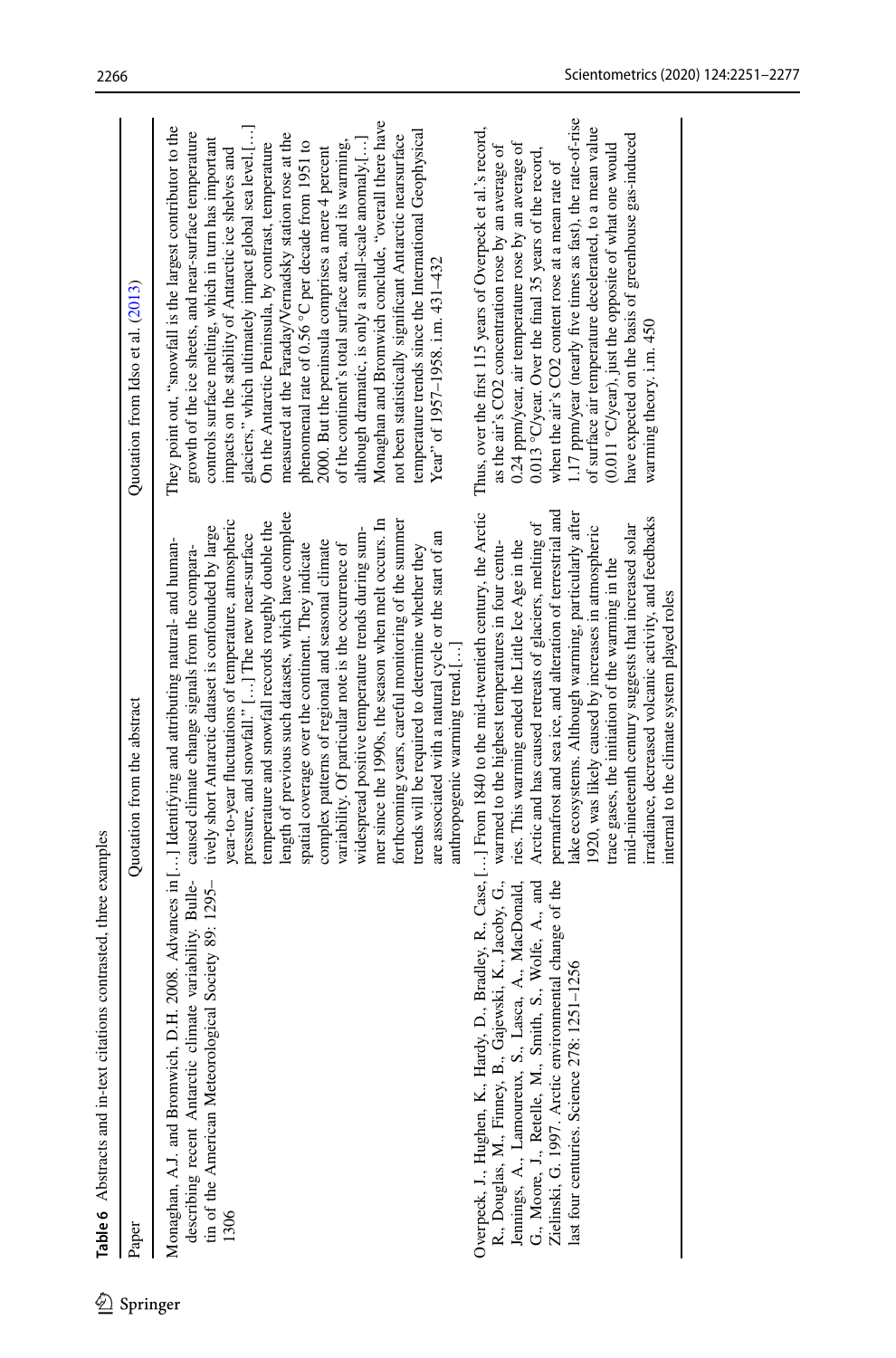| Table 6 (continued)                                                                                                                                                                                                                                                                                                                                                                                                                                                                                                                                                                                                                                                                                                                                                                                                                                                      |                                                                                                                                                                                                                                                                                                                       |
|--------------------------------------------------------------------------------------------------------------------------------------------------------------------------------------------------------------------------------------------------------------------------------------------------------------------------------------------------------------------------------------------------------------------------------------------------------------------------------------------------------------------------------------------------------------------------------------------------------------------------------------------------------------------------------------------------------------------------------------------------------------------------------------------------------------------------------------------------------------------------|-----------------------------------------------------------------------------------------------------------------------------------------------------------------------------------------------------------------------------------------------------------------------------------------------------------------------|
| Quotation from the abstract<br>Paper                                                                                                                                                                                                                                                                                                                                                                                                                                                                                                                                                                                                                                                                                                                                                                                                                                     | Quotation from Idso et al. (2013)                                                                                                                                                                                                                                                                                     |
| slower rate than other regions of the world, supporting<br>Barrow are 1–1.5 m below modern storm surge eleva-<br>northwest Alaska and indicate a modest sea level rise,<br>level. Our data-constrained sea level curve establishes<br>tivity to global change? Global and Planetary Changes reconstruction of sea level over the last 6000 years in<br>tions, supporting the inference of a lower eustatic sea<br>200 cal BC) storm deposits from Kotzebue Sound to<br>cene sea level rise in the Chukchi Sea: Arctic insensi- along several Seward Peninsula lagoons allows the<br>Mason, O.W. and Jordan, J.W. 2002. Minimal late Holo-[] Radiocarbon ages (n=27) on paleo-marsh beds<br>$\sim$ 1.5 m, or 0.27 mm year – 1. Neoglacial (1600–<br>recent models of isostatic response for the arctic<br>that the Chukchi Sea responds at a considerably<br>$32:13 - 23$ | not therefore support predictions of more frequent or<br>They learned "in the Chukchi Sea, storm frequency is<br>intense coastal storms associated with atmospheric<br>correlated with colder rather than warmer climatic<br>conditions." Consequently, they say their data "do<br>warming for this region." i.m. 925 |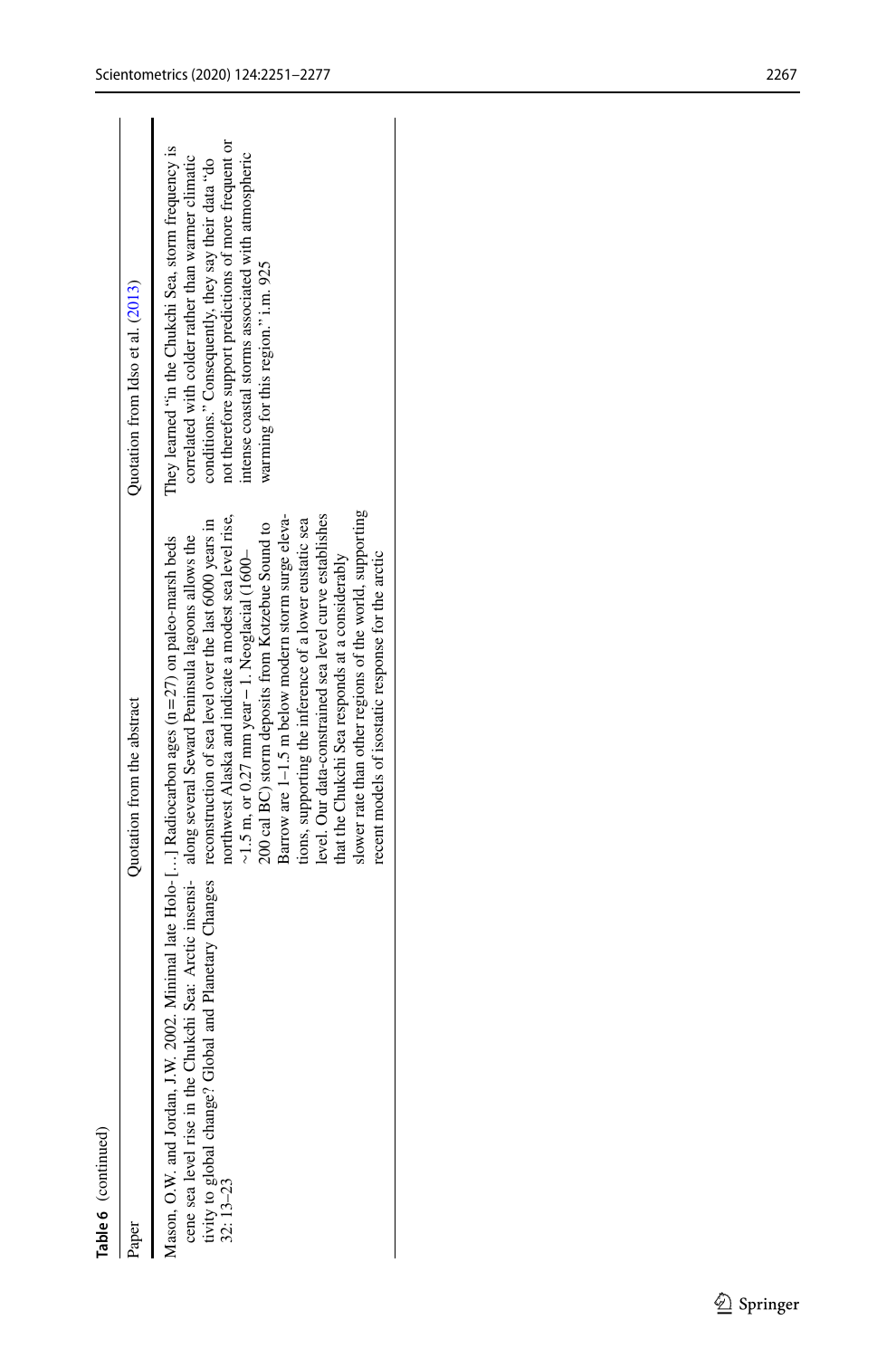skeptic report highlights that the warming on the Antarctic Peninsula is only a small scale anomaly, and that near surface temperature trends in Antarctica were not statistically signifcant. In the second example, the abstract concludes that warming after 1920 was caused mainly by atmospheric trace gases; however, other natural forcings also played a role. The skeptic report questioned the carbon-dioxide–global temperature warming link using the fndings from the same paper. In the third example, the abstract addresses the studied sea level changes and the response of the Chukchi Sea, while the skeptic assessment reported about the missing positive relationship between storm frequency and warmer climatic conditions. These situations could be easily explained as 'cherry picking' (see Farmer and Cook [2013\)](#page-25-19); however, we should be wary of such a superficial judgement because abstracts cannot and should not refect all the fndings in scientifc papers.

In a rhetorical sense, several things could happen to a given paper when we place it into the citation context. As we pointed out earlier, solemn language, i.e. epideictic in Aristotelian sense, characterizes the climate skeptic report (Jankó et al. [2014\)](#page-25-14). Medimorec and Pennycook ([2015\)](#page-25-16) showed this rhetoric parallels with more certainty in wording the arguments that have clearly visible links to the language of science popularizations (Fahnestock [1986\)](#page-24-8). Unsurprisingly, solemn language was the most common type of rhetoric, appearing in 51 of the 90 papers. The script of such a citation is easy to follow. First, the subject is highlighted. Second, the research venue and method are addressed and sometimes celebrated as a source of legitimation. After that, the report editors turn to the results and discuss what the authors found and how the authors concluded, regularly using quotations and 'transferred citations' from the original text for further support.

Beyond the pure category, it was possible to identify a number of versions of this rhetoric. For example, the skeptic report authors rectify the message of the cited paper through the overstatement and re-contextualization of the results, or through the reinterpretation and supplementation of the conclusions of the cited papers (Table [7,](#page-18-0) examples No. 3–6.). In these cases, the opportunities of rhetoric are demonstrated, how a diferent context amplifes or blurs the original intention of the papers and their authors. However, the technique of reinterpretation is nothing but a regular, in fact an expected activity of reviewers and report editors.

Nevertheless, the second-most common rhetorical technique was neutral  $(N=34)$ . In these cases, the rhetorical context of the so called 'transferred citations' has barely changed by moving them from the citing paper to the report, and were often shown within a wordfor-word quotation. The role of the 'transferred citations' was to legitimize the papers citing them, thereby legitimizing the reviewing editors' claims.

### **Conclusions**

Concluding concerning the research questions, our study showed that the reference corpus of the contrarian report has remarkable defection, particularly with its distinct endorsing rates pushing further questions to the foreground. The discrepancy between similarly high endorsing rates and the majority of non-supporting citations against the IPCC claims could be resolved with some focus on rhetoric. First, rhetoric is important, as our analysis showed AGW endorsement is mainly a rhetorical action. Thus, endorsement in abstracts is not in confict with the "skeptical use" of papers. Second, rhetorical analysis showed that language and wording are at least as important as the references backing the claims, i.e. this method is a proper complement to the bibliometric numbers characterizing the literature.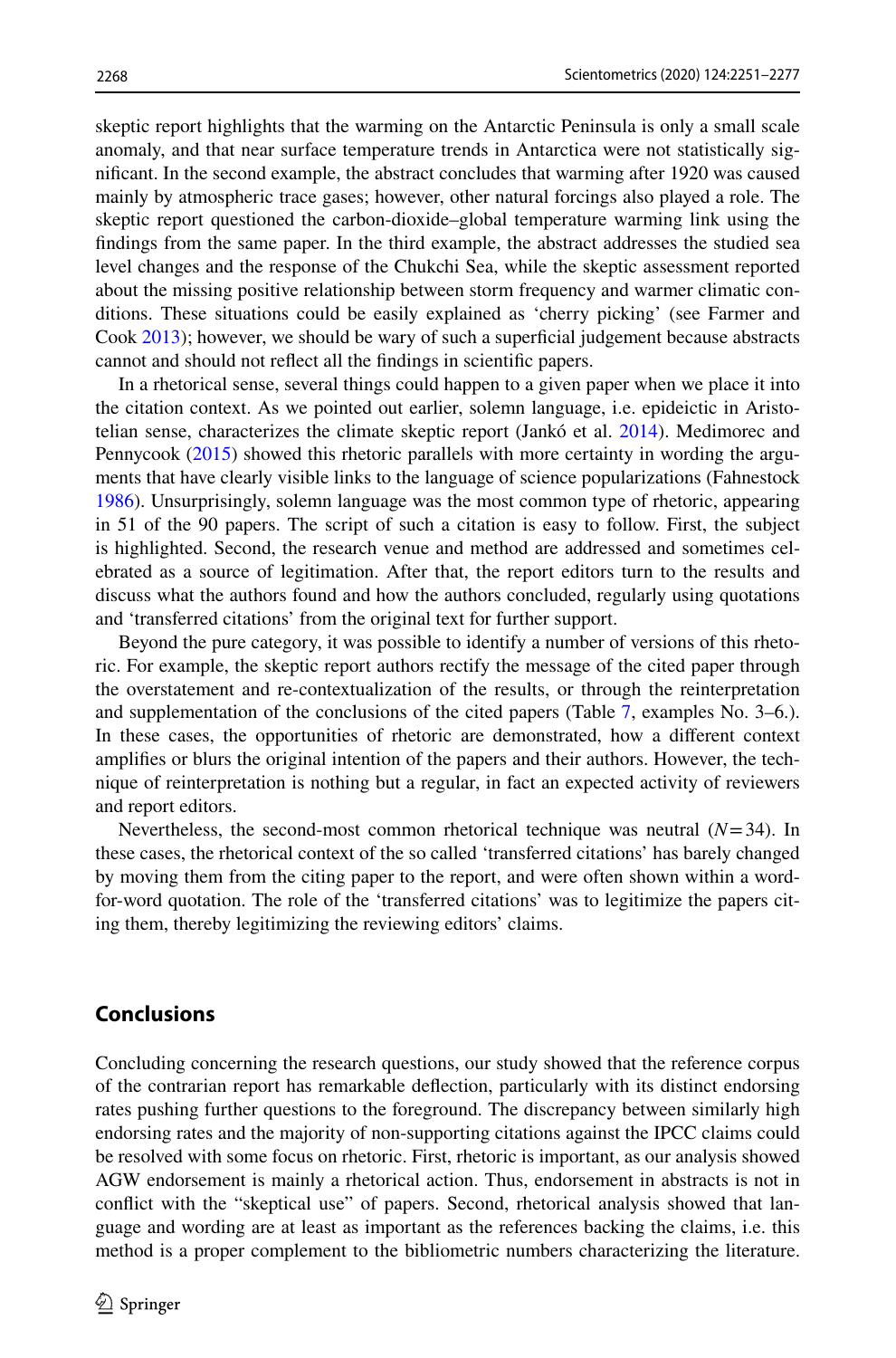| citations, examples<br>Table 7 Rhetorical types of in-text                                                                                                                                                                                                                                                  |                    |                                                                                                                                                                                                                                                                                                                                                                                                                                                                                                                                                                                                                                                                                           |
|-------------------------------------------------------------------------------------------------------------------------------------------------------------------------------------------------------------------------------------------------------------------------------------------------------------|--------------------|-------------------------------------------------------------------------------------------------------------------------------------------------------------------------------------------------------------------------------------------------------------------------------------------------------------------------------------------------------------------------------------------------------------------------------------------------------------------------------------------------------------------------------------------------------------------------------------------------------------------------------------------------------------------------------------------|
| Eaper                                                                                                                                                                                                                                                                                                       | Rhetorical type    | Quotation from Idso et al. (2013)                                                                                                                                                                                                                                                                                                                                                                                                                                                                                                                                                                                                                                                         |
| extremes over the last millennium. Quaternary Sciences<br>Tegel, W. 2011. Combined dendro-documentary evi-<br>J., Kontic, R., Kyncl, T., Pfister, C., Chroma, K., and<br>dence of Central European hydroclimatic springtime<br>Buntgen, U., Brazdil, R., Heussner, K.-U., Hofmann,<br>Reviews 30: 3947-3959 | Solemn, epideictic | Central European hydroclimatic springtime extremes of<br>measurement series from living and historical fir (Abies<br>Little Ice Age and Recent Global Warming." Such find-<br>the industrial era to be placed against a 1000 year-long<br>Germany and the Czech Republic, which continuously<br>extremes throughout the Medieval Climate Anomaly,<br>alba Mill.) trees sampled across France, Switzerland,<br>backdrop of natural variations." The nine researchers<br>found "a fairly uniform distribution of hydroclimatic<br>Buntgen et al. (2011) "introduce and analyze 11,873<br>span the AD 962-2007 period," and which "allow<br>annually resolved and absolutely dated ringwidth |

ings, Buntgen et al. stated, "may question the common belief that frequency and severity of such events closely

ings, Buntgen et al. stated, "may question the common<br>belief that frequency and severity of such events closely

<span id="page-18-0"></span>relates to climate mean states." i.m. 844–845

relates to climate mean states." i.m. 844-845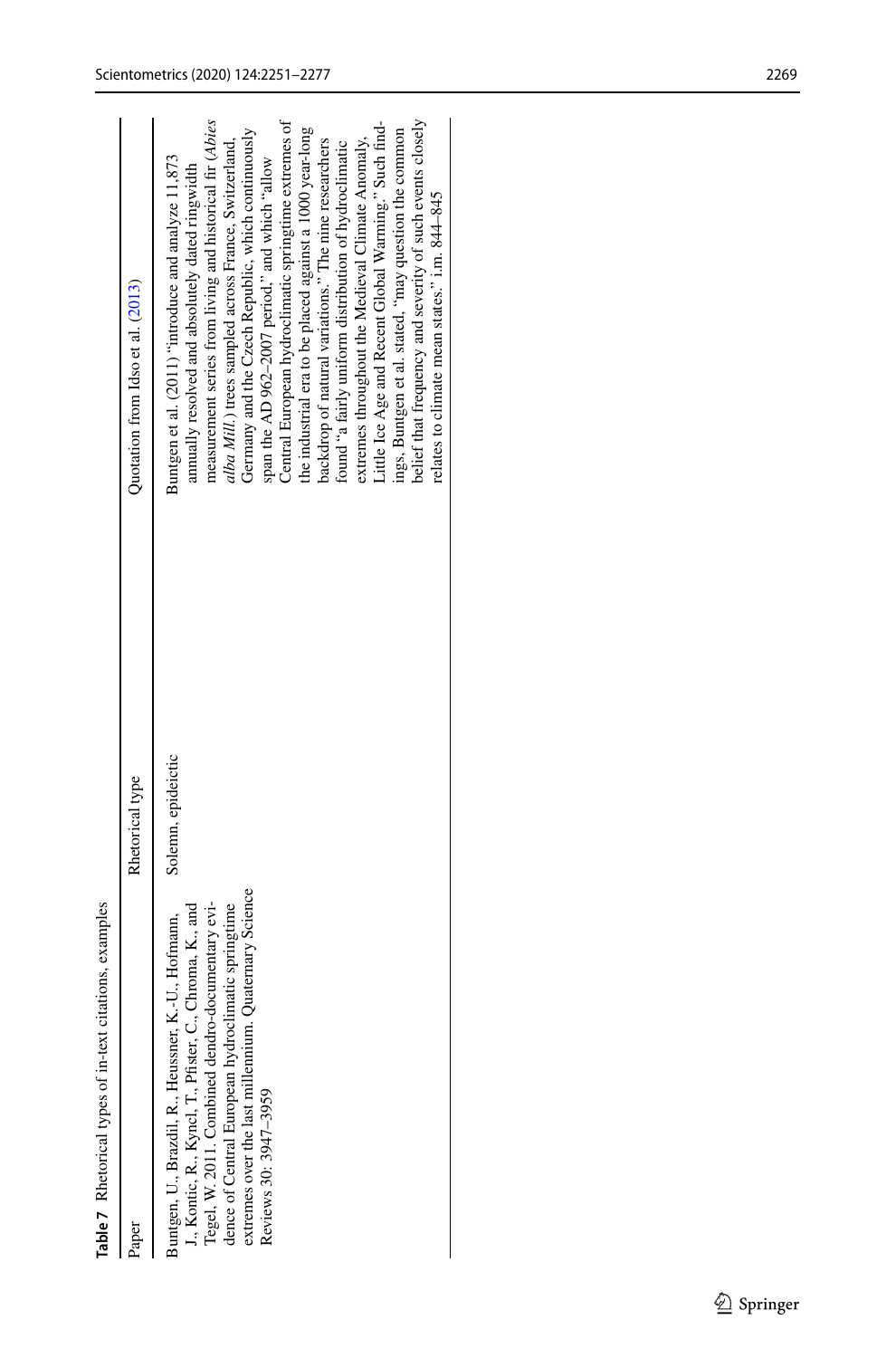Table 7 (continued)

|       | Table 7 (continued)                                                                                        |                    |                                                                                                              |
|-------|------------------------------------------------------------------------------------------------------------|--------------------|--------------------------------------------------------------------------------------------------------------|
| Paper |                                                                                                            | Rhetorical type    | Quotation from Idso et al. $(2013)$                                                                          |
|       | P., and Hense, A.<br>Paeth, H., Scholten, A., Friederichs, 1                                               | Solemn, epideictic | Paeth et al. (2008) compared 79 coupled ocean-oceanat-                                                       |
|       | Niño-Southern Oscillation and monsoons. Global and<br>2008. Uncertainties in climate change prediction: El |                    | mosphere climate simulations derived from 12 different<br>state-of-the-art climate models forced by six IPCC |
|       | Planetary Change 60: 265-288                                                                               |                    | emission scenarios with observational data in order to                                                       |
|       |                                                                                                            |                    | evaluate how well they reproduced the spatio-temporal                                                        |
|       |                                                                                                            |                    | characteristics of ENSO over the twentieth century,                                                          |
|       |                                                                                                            |                    | after which they compared the various models' twenty-                                                        |
|       |                                                                                                            |                    | first century simulations of ENSO and the Indian and                                                         |
|       |                                                                                                            |                    | West African monsoons to one another. With respect to                                                        |
|       |                                                                                                            |                    | the twentieth century, this work revealed "all consid-                                                       |
|       |                                                                                                            |                    | ered climate models draw a reasonable picture of the                                                         |
|       |                                                                                                            |                    | key features of ENSO." With respect to the twenty-first                                                      |
|       |                                                                                                            |                    | century, on the other hand, they note "the differences"                                                      |
|       |                                                                                                            |                    | between the models are stronger than between the emis-                                                       |
|       |                                                                                                            |                    | sion scenarios," while "the atmospheric component                                                            |

of ENSO and the West African monsoon are barely afected." Their "overall conclusion" is that "we still cannot say much about the future behavior of tropical climate." They consider their study to be merely "a benchmark for further investigations with more recent models in order to document a gain in knowledge or stagnation over the past fve years." i.m. 124

affected." Their "overall conclusion" is that "we still of ENSO and the West African monsoon are barely

 ${\rm climate}$  ." They consider their study to be merely "a benchmark for further investigations with more recent cannot say much about the future behavior of tropical

models in order to document a gain in knowledge or

stagnation over the past five years." i.m. 124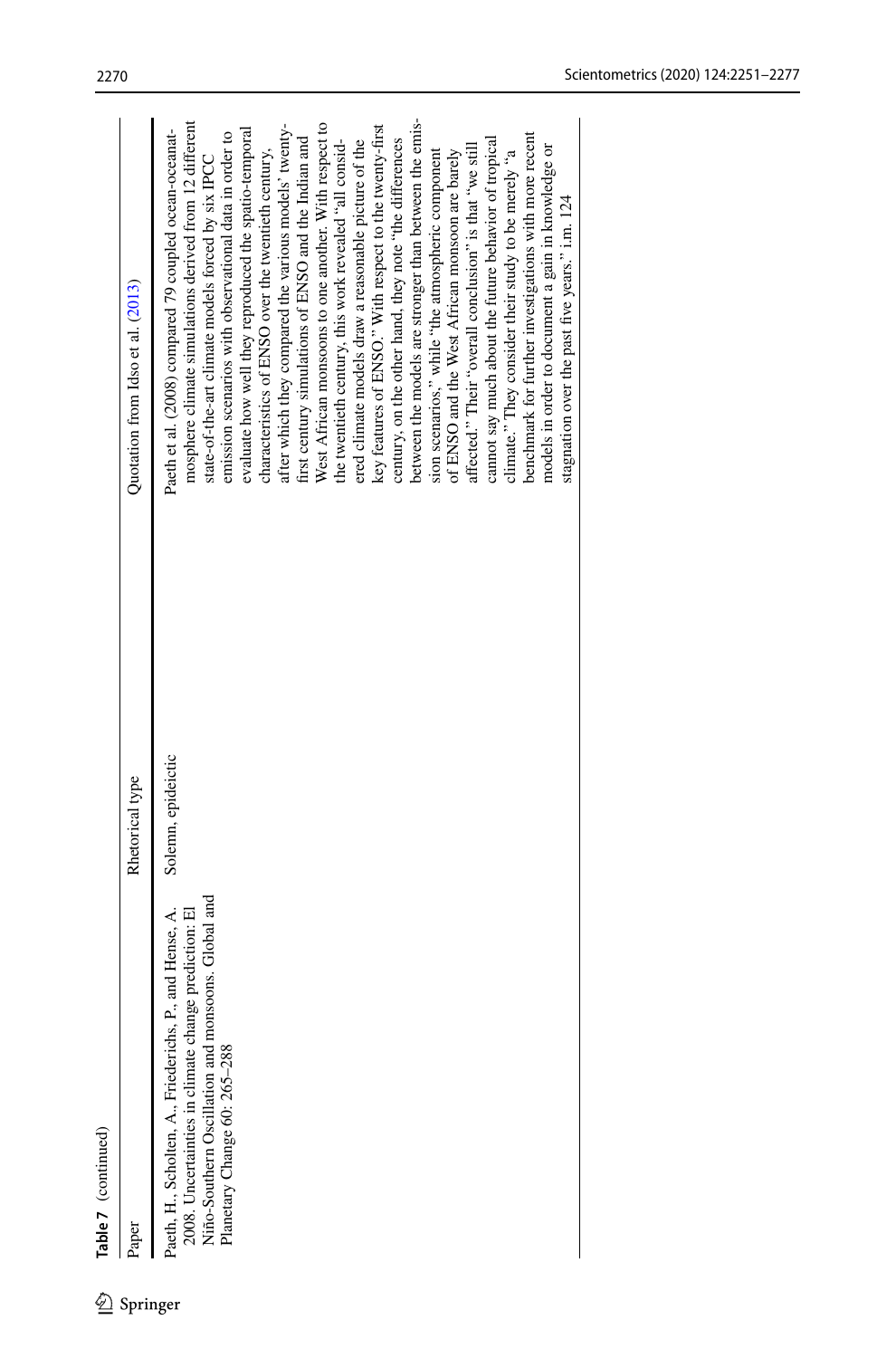| Table 7 (continued)                                                                                                                                                              |                                                                                    |                                                                                                                                                                                                                                                                                                                                                                                                                                                                                                                                                                                                                                                                                                                                                                                                                                                                                                                                                                                                           |
|----------------------------------------------------------------------------------------------------------------------------------------------------------------------------------|------------------------------------------------------------------------------------|-----------------------------------------------------------------------------------------------------------------------------------------------------------------------------------------------------------------------------------------------------------------------------------------------------------------------------------------------------------------------------------------------------------------------------------------------------------------------------------------------------------------------------------------------------------------------------------------------------------------------------------------------------------------------------------------------------------------------------------------------------------------------------------------------------------------------------------------------------------------------------------------------------------------------------------------------------------------------------------------------------------|
| Paper                                                                                                                                                                            | Rhetorical type                                                                    | Quotation from Idso et al. (2013)                                                                                                                                                                                                                                                                                                                                                                                                                                                                                                                                                                                                                                                                                                                                                                                                                                                                                                                                                                         |
| Ring, M.J., et al., 2012. Causes of the global warming<br>observed since the nineteenth century. Atmospheric<br>and Climate Sciences 2: 401-415. doi: 10.4236/<br>acs.2012.24035 | Solemn, epideictic with overstatement and re-contextu-<br>alization of the results | Ring et al. (2012) did not calculate a sensitivity range, but<br>a 40-layer oceanic model to allow for latitudinal advec-<br>compensating aerosols, changes in tropospheric ozone<br>from 2.0 °C to 4.5°." Notably, the fourth author of this<br>a model estimating land and ocean temperatures, with<br>and land use, solar irradiance, and volcanic activity in<br>under the IPCC's "likely" range of climate sensitivity,<br>Assessment Report.[1] So, while we find that most of<br>ranged from $1.5$ to $2.0$ °C, and they noted "These are<br>[long-lived greenhouse gases], future warming based<br>on these estimations will grow more slowly than that<br>perature data sets, fit to long-lived greenhouse gases,<br>on the low end of the estimates in the IPCC's Fourth<br>rather estimated equilibrium warming with a spectral<br>the observed warming is due to human emissions of<br>tion of heat. Their equilibrium temperature change<br>decomposition model of the four main global tem- |

paper, University of Illinois climate modeler Michael Schlesinger, has been one of the most outspoken advocates of stringent and immediate controls of greenhouse emissions and, in earlier work, he had produced some of the largest estimates of equilibrium warming from

paper, University of Illinois climate modeler Michael

Schlesinger, has been one of the most outspoken advo-<br>cates of stringent and immediate controls of greenhouse emissions and, in earlier work, he had produced some

carbon dioxide. i.m. 28

of the largest estimates of equilibrium warming from<br>carbon dioxide. i.m. 28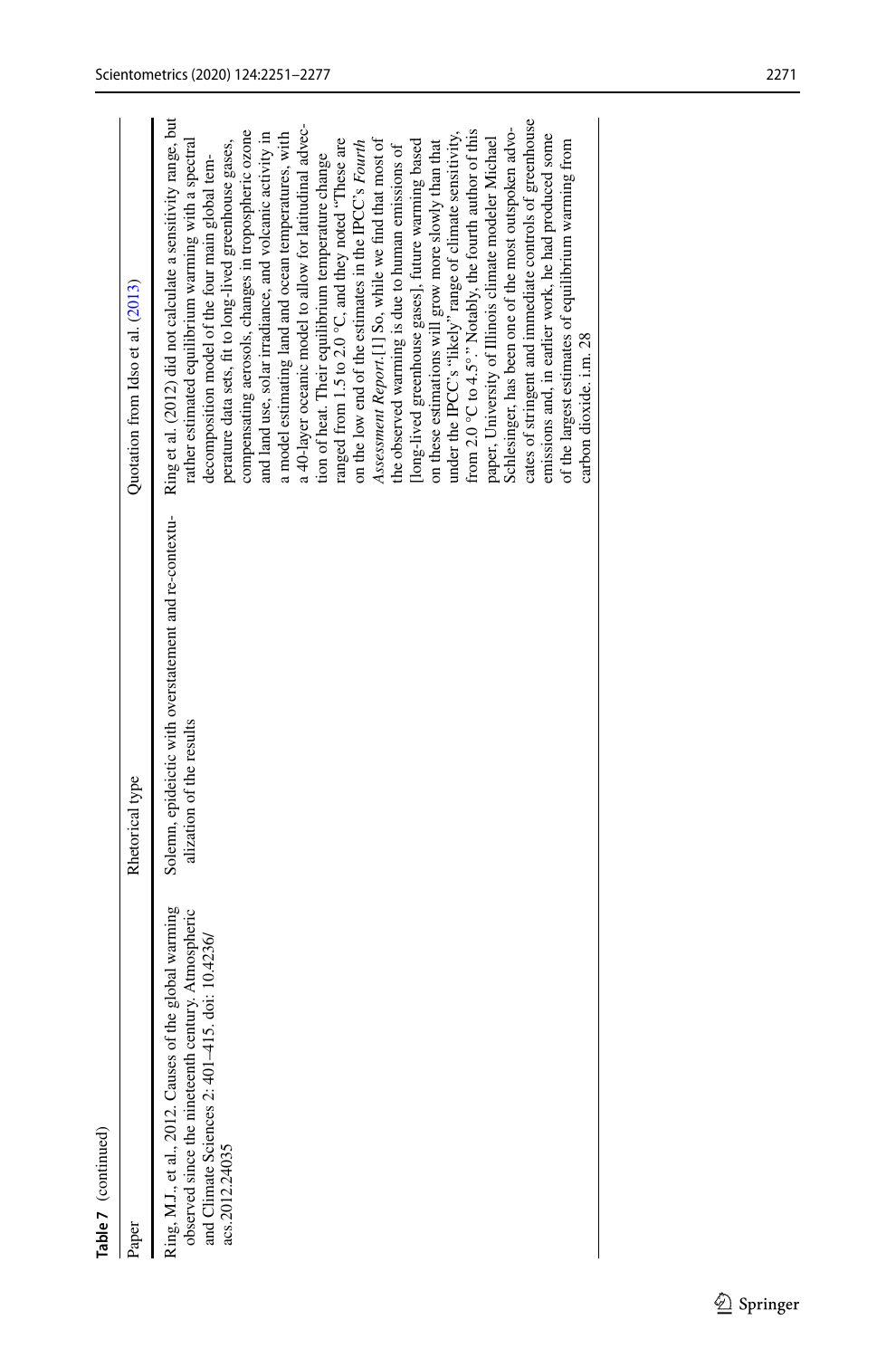|          | Table 7 (continued)                                                                                                                                              |                                                                               |                                                                                                                                                                                                                                                                                                                                                                                                                                                                                                                                                                                                                                                                                                                                                                                                                                                                                                                                                                                                                                                                                                                                                                                                                                                         |
|----------|------------------------------------------------------------------------------------------------------------------------------------------------------------------|-------------------------------------------------------------------------------|---------------------------------------------------------------------------------------------------------------------------------------------------------------------------------------------------------------------------------------------------------------------------------------------------------------------------------------------------------------------------------------------------------------------------------------------------------------------------------------------------------------------------------------------------------------------------------------------------------------------------------------------------------------------------------------------------------------------------------------------------------------------------------------------------------------------------------------------------------------------------------------------------------------------------------------------------------------------------------------------------------------------------------------------------------------------------------------------------------------------------------------------------------------------------------------------------------------------------------------------------------|
| Springer | Paper                                                                                                                                                            | Rhetorical type                                                               | Quotation from Idso et al. (2013)                                                                                                                                                                                                                                                                                                                                                                                                                                                                                                                                                                                                                                                                                                                                                                                                                                                                                                                                                                                                                                                                                                                                                                                                                       |
|          | struction of the history of anthropogenic CO2 concen-<br>T. 2009. Recon-<br>346-349<br>Khatiwala, S. Primeau, F., and Hall<br>trations in the ocean. Nature 462: | Solemn, epideictic with critical reinterpretation of the<br>authors' messages | accuracy of the various measurements involved, that the<br>work in the November 19, 2009 issue of The New York<br>carbon "implies that more of the emissions will remain<br>in the atmosphere." Quite to the contrary, however, the<br>Times, Sindya Bhanoo presented a distinctly pessimis-<br>tic slant to the scientists' findings, [] Bhanoo quotes<br>"keep up" with the rate at which the air's CO2 content<br>pheric CO2] to the climate system." They derived "an<br>anthropogenic carbon on multi-decadal time scales to<br>Khatiwala et al. (2009) note the world's oceans play "a<br>Khatiwala himself as saying the recent trend to lower<br>observationally based reconstruction of the spatially-<br>global ocean is constantly adjusting its uptake rate of<br>rises in response to anthropogenic carbon inputs.[]<br>crucial role in mitigating the effects of [rising atmos-<br>carbon in the ocean over the industrial era [AD 1765<br>finely intertwined relationship of the two parameters<br>of Fig. 2.6.1.1 clearly demonstrates, well within the<br>to AD 2008]," [] Writing about Khatiwala et al.'s<br>resolved, time-dependent history of anthropogenic<br>values of the ocean's uptake rate of anthropogenic<br>i.m. 229–231 |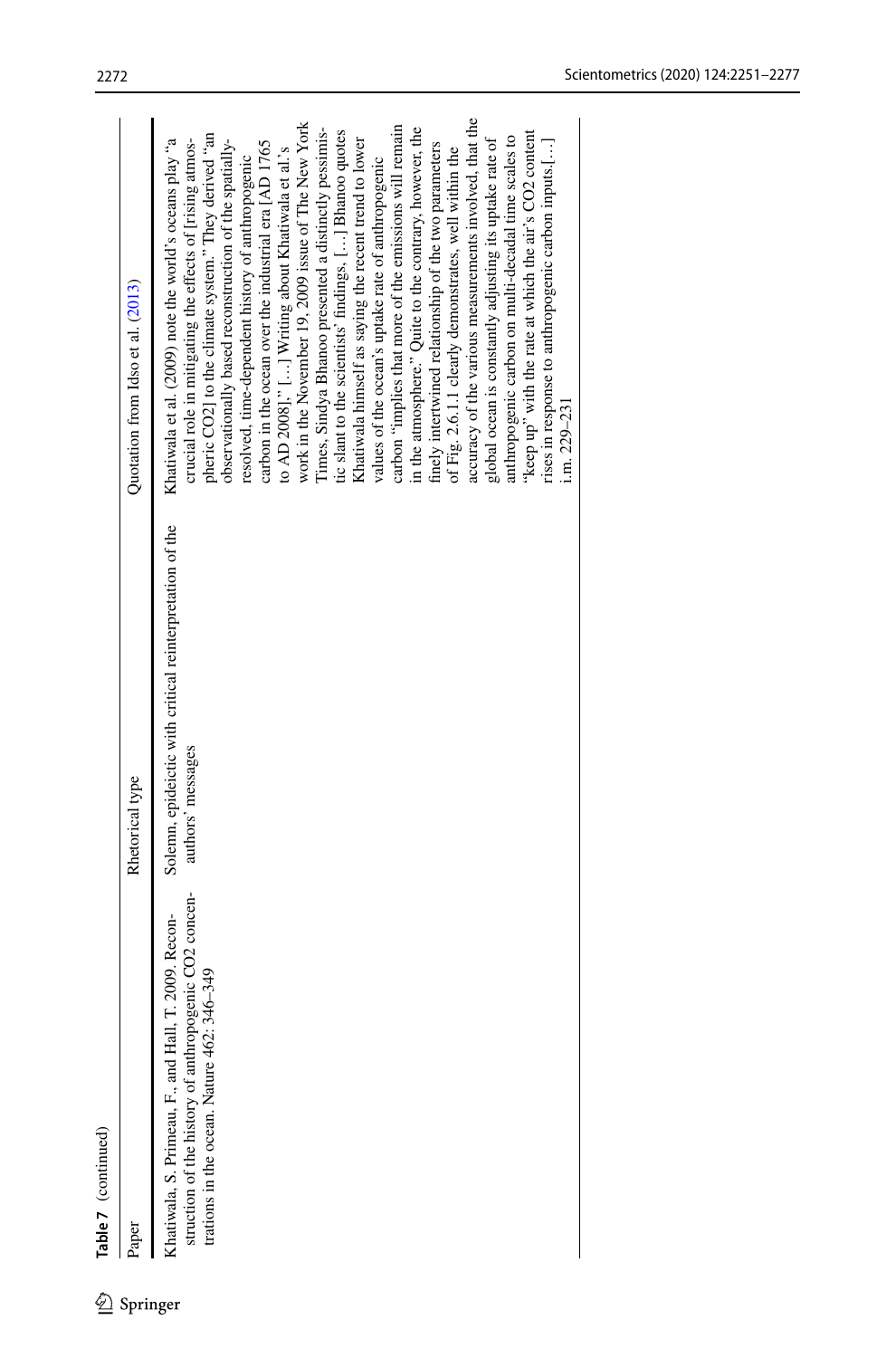| Table 7 (continued)                                                                                                                                                                |                                                                       |                                                                                                                                                                                                                                                                                                                                                                                                                                                                                                                                                                                                                                                                                                                                                                                                                                                                                                                                                                                                                                                                                                                                                                                                                                                                                                                                                                                                                                                                                                                                                                                                                                                                                                                                                                        |
|------------------------------------------------------------------------------------------------------------------------------------------------------------------------------------|-----------------------------------------------------------------------|------------------------------------------------------------------------------------------------------------------------------------------------------------------------------------------------------------------------------------------------------------------------------------------------------------------------------------------------------------------------------------------------------------------------------------------------------------------------------------------------------------------------------------------------------------------------------------------------------------------------------------------------------------------------------------------------------------------------------------------------------------------------------------------------------------------------------------------------------------------------------------------------------------------------------------------------------------------------------------------------------------------------------------------------------------------------------------------------------------------------------------------------------------------------------------------------------------------------------------------------------------------------------------------------------------------------------------------------------------------------------------------------------------------------------------------------------------------------------------------------------------------------------------------------------------------------------------------------------------------------------------------------------------------------------------------------------------------------------------------------------------------------|
| Paper                                                                                                                                                                              | Rhetorical type                                                       | Quotation from Idso et al. (2013)                                                                                                                                                                                                                                                                                                                                                                                                                                                                                                                                                                                                                                                                                                                                                                                                                                                                                                                                                                                                                                                                                                                                                                                                                                                                                                                                                                                                                                                                                                                                                                                                                                                                                                                                      |
| Damon, P.E. and Laut, P. 2004. Pattern of strange errors<br>plagues solar activity and terrestrial climatic data.<br>EOS: Transactions, American Geophysical Union 85:<br>370, 374 | Solemn, epideictic with reinterpreted and supplemented<br>conclusions | of solar activity data correlated with terrestrial tempera-<br>apparent dramatic increase in solar activity over the last<br>Laut called the proper handling of the numbers, the late<br>ited Mann et al. "hockey stick" temperature history that<br>disappears. This new result, to quote Damon and Laut,<br>(2004) reported what they described as errors made by<br>With the acquisition of additional solar activity data in<br>agreement with the last quarter-century of the discred-<br>for the Mann et al. temperature reconstruction is likely<br>subsequent years, however, and with what Damon and<br>Friis-Christensen (1997), Svensmark (1998), and Las-<br>ture data. The Danish scientists' error, in the words of<br>global warming, which drew worldwide attention, has<br>tion of Mann et al. (1998, 1999) over the same period.<br>has disappeared. This new disagreement is important,<br>sen and Friis-Christensen (2000) in their presentation<br>totally disappeared." In reality, however, it is only the<br>Friis-Christensen and Lassen (1991), Svensmark and<br>Damon and Laut, was "adding to a heavily smoothed<br>quarter of the twentieth century that closely matched<br>('filtered') curve, four additional points covering the<br>period of global warming, which were only partially<br>ies have been challenged. In 2004, Damon and Laut<br>the equally dramatic rise in temperature manifest by<br>twentieth century dramatic increase in solar activity<br>the Northern Hemispheric temperature reconstruc-<br>filtered or not filtered at all." This in turn led to an<br>means "the sensational agreement with the recent<br>To be sure, some of the Sun-climate relation stud-<br>in error over this period of time. i.m. 255 |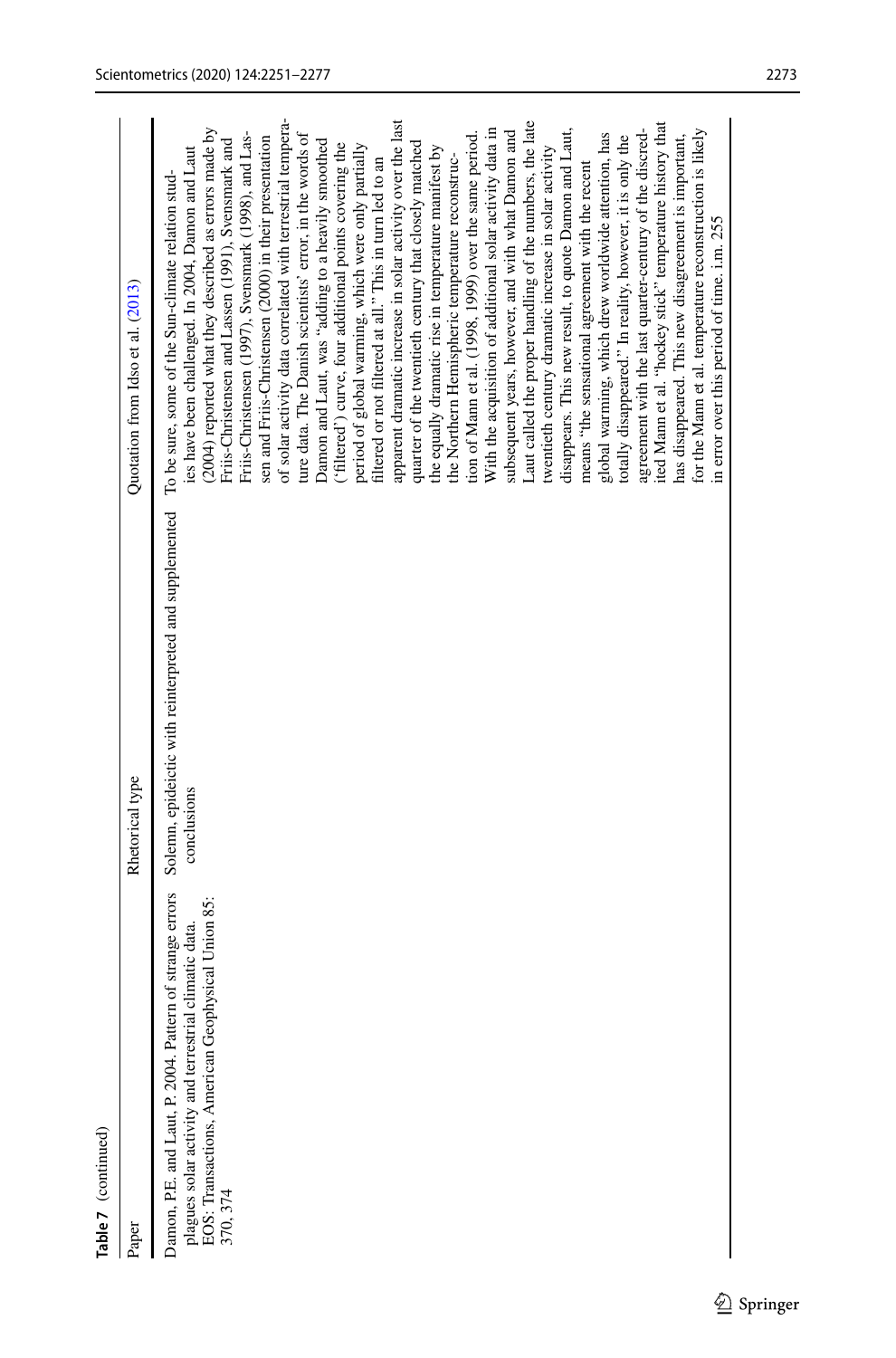Table 7 (continued)

 $\underline{\mathcal{D}}$  Springer

| ഉ        | Table 7 (continued)                                                                                                                                |                                                                       |                                                                                                                                                                                                                                                                                                                                                                                                                                                                                                                                                                                                                                                                                                                                                                                                                                                                                                                                                                                                                                                               |
|----------|----------------------------------------------------------------------------------------------------------------------------------------------------|-----------------------------------------------------------------------|---------------------------------------------------------------------------------------------------------------------------------------------------------------------------------------------------------------------------------------------------------------------------------------------------------------------------------------------------------------------------------------------------------------------------------------------------------------------------------------------------------------------------------------------------------------------------------------------------------------------------------------------------------------------------------------------------------------------------------------------------------------------------------------------------------------------------------------------------------------------------------------------------------------------------------------------------------------------------------------------------------------------------------------------------------------|
| Springer | Paper                                                                                                                                              | Rhetorical type                                                       | Quotation from Idso et al. (2013)                                                                                                                                                                                                                                                                                                                                                                                                                                                                                                                                                                                                                                                                                                                                                                                                                                                                                                                                                                                                                             |
|          | Wood, K.R. and Overland, J.E. 2010. Early twentieth<br>century Arctic warming in retrospect. International<br>Journal of Climatology 30: 1269-1279 | Solemn, epideictic with reinterpreted and supplemented<br>conclusions | steadily rising global mean temperature associated with<br>also could be interpreted as a large but random climate<br>"early climatic fluctuation is best interpreted as a large<br>the most recent Arctic warming; in a major analysis of<br>And there is no reason not to conclude the same about<br>Wood and Overland (2010) note "the recent widespread<br>marked climatic fluctuations to attract the attention of<br>excursion imposed on top of the steadily rising global<br>past rates of climate change in the Arctic, White et al.<br>(2010) conclude, "thus far, human influence does not<br>anthropogenic forcing." However, the early warming<br>scientists and the public since the turn of the twenti-<br>but random climate excursion imposed on top of the<br>warming of the Earth's climate is the second of two<br>eth century," [] Wood and Overland conclude the<br>stand out relative to other, natural causes of climate<br>recovery from the global chill of the Little Ice Age.<br>mean temperature associated with Earth's natural |
|          | Guilyardi, E. 2006. El Niño mean state-seasonal cycle<br>interactions in a multi-model ensemble. Climate<br>Dynamics 26: 329-348                   | Neutral                                                               | change predictions." [] Zhang and Jin (2012) indicate<br>AchuataRao and Sperber (2002, 2006), Capotondi et al.<br>significant issues "most certainly impact global climate<br>"ENSO behaviors in coupled models have been widely<br>(2006), Guilyardi (2006), and Zhang et al. (2010). i.m.<br>conducted by van Oldenborgh et al. (2005), Guilyardi<br>(2006) and Merryfield (2006)," and they state these<br>et al. (1998), Latif et al. (2001), Davey et al. (2002),<br>rors parallel findings in changes in ENSO behavior<br>They note the lack of consensus they found "mir-<br>evaluated," citing Neelin et al. (1992), Delecluse<br>change." i.m. 462<br>100; 126                                                                                                                                                                                                                                                                                                                                                                                       |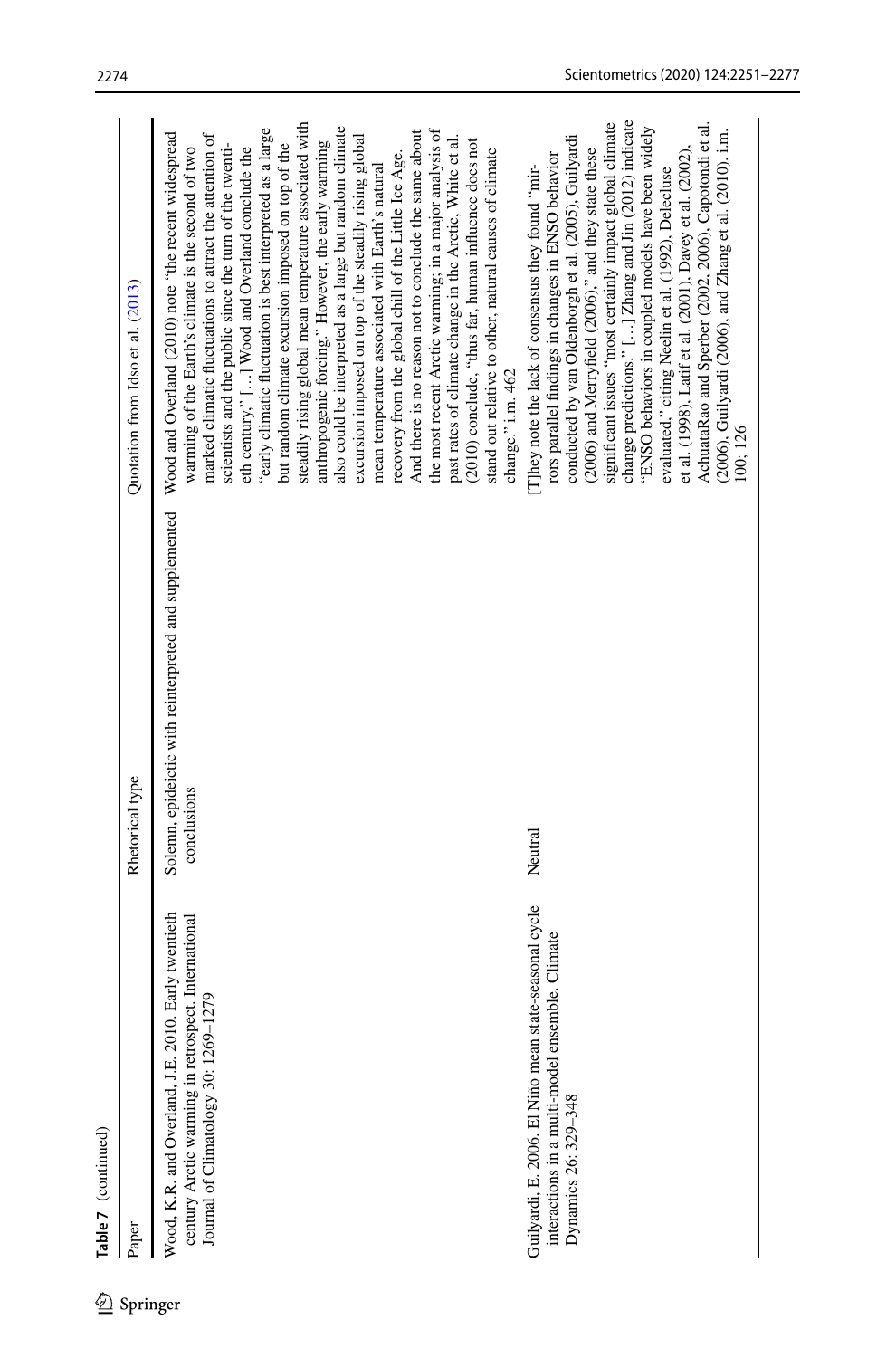Digging to the deepest point before reading all the references again, we revealed signifcant diferences in the forums where the papers were published concerning editorial practice, topic-dependency, and certain home feld advantages of some authors. Nevertheless, in a particular sense, the whole skeptic report could be characterized as a collection of cherry-picked information and research fndings indicating the uncertainties of methods and not supporting the IPCC knowledge claims. These are all decontextualized and re-contextualized into the frames of the skeptical argumentation. Doubt about the anthropogenic infuence on climate change has thus the following foundations. Authors and forums (i.e. journals), willingly or unwillingly delivering relevant information accumulated on methodological uncertainties and fndings that do not support mainstream knowledge claims (1), and rhetoric, especially solemn rhetoric supplemented with proper re-contextualization and reinterpretation (2).

**Ackowledgements** Open access funding provided by Eötvös Loránd University. We are very thankful for the valuable suggestions and comments from all the reviewers of this paper. This work was supported by the project "EFOP-3.6.1-16-2016-00018 – Improving the role of research+development+innovation in the higher education through institutional developments assisting intelligent specialization in Sopron and Szombathely" (Jankó) and Hungarian Scientifc Research Fund under grant K-129162 (Pieczka, Pongrácz, Soósné Dezső) and János Bolyai Research Scholarship of the Hungarian Academy of Sciences (Soósné Dezső). The founding sources had no involvement in the conduct of the research and preparation of the article.

**Open Access** This article is licensed under a Creative Commons Attribution 4.0 International License, which permits use, sharing, adaptation, distribution and reproduction in any medium or format, as long as you give appropriate credit to the original author(s) and the source, provide a link to the Creative Commons licence, and indicate if changes were made. The images or other third party material in this article are included in the article's Creative Commons licence, unless indicated otherwise in a credit line to the material. If material is not included in the article's Creative Commons licence and your intended use is not permitted by statutory regulation or exceeds the permitted use, you will need to obtain permission directly from the copyright holder. To view a copy of this licence, visit [http://creativecommons.org/licenses/by/4.0/.](http://creativecommons.org/licenses/by/4.0/)

## **References**

- <span id="page-24-2"></span>Beck, S., & Mahony, M. (2018). The IPCC and the new map of science and politics. *WIREs Climate Change*. [https://doi.org/10.1002/wcc.547.](https://doi.org/10.1002/wcc.547)
- <span id="page-24-1"></span>Berkhout, F. (2010). Reconstructing boundaries and reason in climate debate. *Global Environmental Change, 20*, 565–569.
- <span id="page-24-3"></span>Björnberg, K. E., Karlsson, M., Gilek, M., & Hansson, S. O. (2017). *Journal of Cleaner Production*. [https://](https://doi.org/10.1016/j.jclepro.2017.08.066) [doi.org/10.1016/j.jclepro.2017.08.066](https://doi.org/10.1016/j.jclepro.2017.08.066).
- <span id="page-24-5"></span>Boussalis, C., & Coan, T. G. (2016). Text-mining the signals of climate change doubt. *Climatic Change, 36*, 89–100. [https://doi.org/10.1016/j.gloenvcha.2015.12.001.](https://doi.org/10.1016/j.gloenvcha.2015.12.001)
- <span id="page-24-6"></span>Cook, J., Nuccitelli, D., Green, S. A., Richardson, M., Winkler, B., Painting, R., et al. (2013). Quantifying the consensus on anthropogenic global warming in the scientifc literature. *Environmental Research Letters, 8*(2), 024024. [https://doi.org/10.1088/1748-9326/8/2/024024.](https://doi.org/10.1088/1748-9326/8/2/024024)
- <span id="page-24-7"></span>Cook, J., & Pearce, W. (2020). Is emphasizing consensus in climate science helpful for policymaking? In M. Hulme (Ed.), *Contemporary Climate Change Debates. A Student Primer*. Abingdon: Routledge.
- <span id="page-24-4"></span>Dunlap, R. E., & McCright, A. M. (2015). Challenging climate change: The denial countermovement. In R. E. Dunlap & R. J. Brulle (Eds.), *Climate change and society: Sociological perspectives* (pp. 300–332). Oxford: Oxford University Press.
- <span id="page-24-0"></span>Edwards, P. N., & Schneider, S. H. (2001). Self-Governance and peer review in science-for-policy: The case of the IPCC second assessment report. In C. A. Miller & P. N. Edwards (Eds.), *Changing the Atmosphere: Expert Knowledge and Environmental Governance* (pp. 219–246). Cambridge: The MIT Press.
- <span id="page-24-8"></span>Fahnestock, J. (1986). Accomodating science: The rhetorical life of scientifc facts. *Written Communication, 3*(3), 275–296. [https://doi.org/10.1177/0741088386003003001.](https://doi.org/10.1177/0741088386003003001)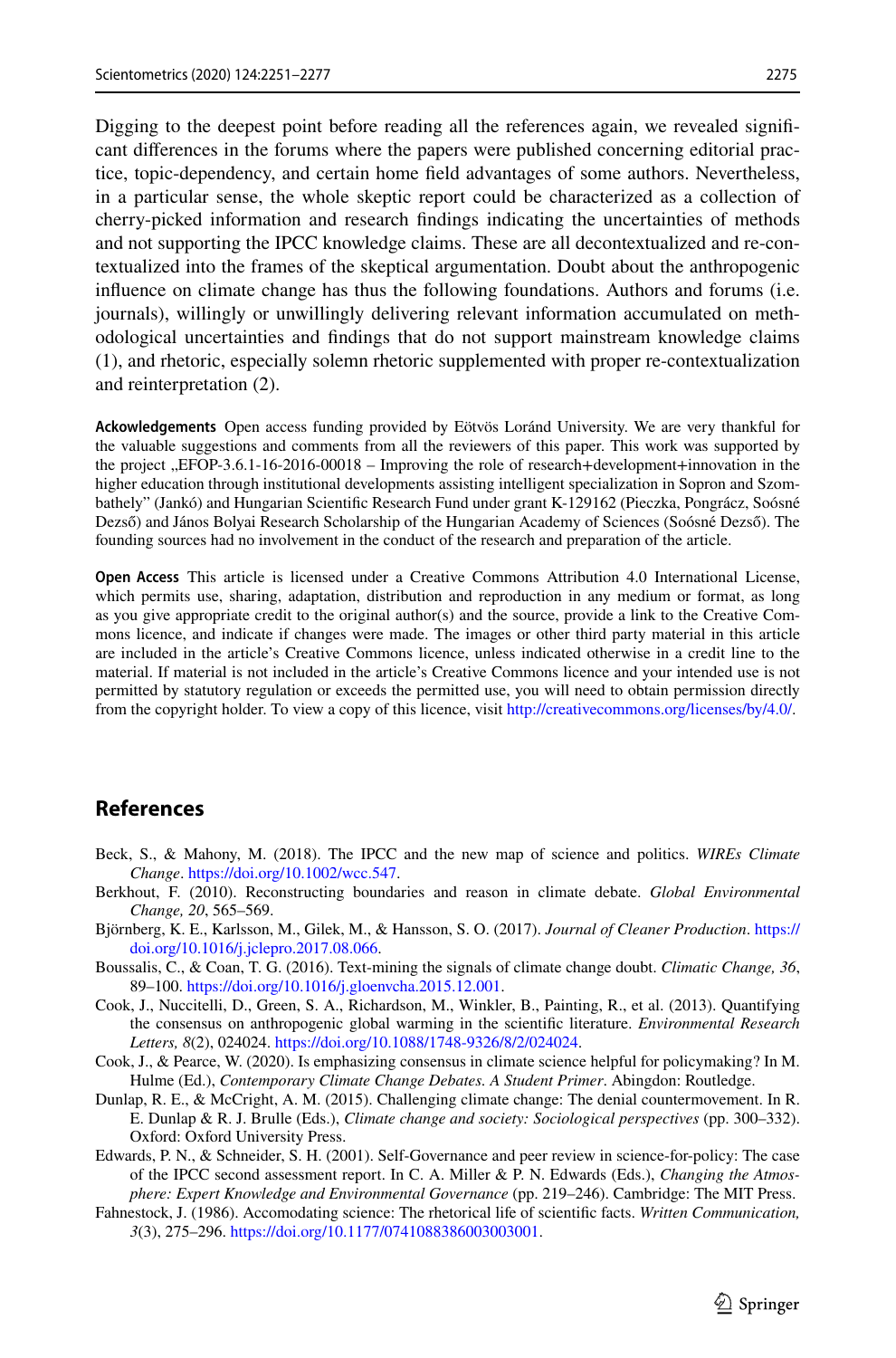- <span id="page-25-19"></span>Farmer G. T. & Cook J. (2013). Understanding Climate Change Denial. In G. T. Farmer & J Cook (Eds.), *Climate Change Science: A Modern Synthesis*,Volume I. - The Physical Climate, (pp. 445–466). Springer, Dordrecht. [https://doi.org/10.1007/978-94-007-5757-8\\_3.](https://doi.org/10.1007/978-94-007-5757-8_3)
- <span id="page-25-1"></span>Frank, D., Esper, J., Zorita, E., & Wilson, R. (2010). A noodle, hockey stick, and spaghetti plate: A perspective on high-resolution paleoclimatology. *WIREs Climate Change, 1*(4), 507–516.
- <span id="page-25-4"></span>Grundmann, R. (2012). The legacy of climategate: Revitalizing or undermining climate science and policy? *WIREs Climate Change, 3*(3), 281–288.<https://doi.org/10.1002/wcc.166>.
- <span id="page-25-5"></span>Grundmann, R. (2013). ''Climategate'' and the scientifc ethos. *Science, Technology & Human Values, 38*(1), 67–93.
- <span id="page-25-0"></span>Grundmann, R. (2015). Climate skepticism. In K. Bäckstrand & E. Lövbrand (Eds.), *Research Handbook on Climate Governance* (pp. 175–187). Cheltenham: Edward Elgar Publishing.
- <span id="page-25-3"></span>IAC, 2010. *Climate Change Assessments. Review of the Processes and Procedures of the IPCC*. InterAcademy Council, Committee to Review the IPCC, Amsterdam: InterAcademy Council. <[https://revie](http://reviewipcc.interacademycouncil.net/report.html) [wipcc.interacademycouncil.net/report.html](http://reviewipcc.interacademycouncil.net/report.html)> (accessed 24.02.11).
- <span id="page-25-17"></span>Idso, C. D., Carter, R. M., & Singer, S. F. (Eds.). (2013). *Climate change reconsidered II: Physical science* (p. 993). Chicago, IL: The Heartland Institute.
- <span id="page-25-14"></span>Jankó, F., Móricz, N., & Papp-Vancsó, J. (2014). Reviewing the climate change reviewers: Exploring controversy through report references and citations. *Geoforum, 56*, 17–34. [https://doi.org/10.1016/j.geofo](https://doi.org/10.1016/j.geoforum.2014.06.004) [rum.2014.06.004.](https://doi.org/10.1016/j.geoforum.2014.06.004)
- <span id="page-25-15"></span>Jankó, F., Papp-Vancsó, J., & Móricz, N. (2017). Is climate change controversy good for science? IPCC and contrarian reports in the light of bibliometrics. *Scientometrics, 112*, 1745–1759. [https://doi.](https://doi.org/10.1007/s11192-017-2440-9) [org/10.1007/s11192-017-2440-9.](https://doi.org/10.1007/s11192-017-2440-9)
- <span id="page-25-18"></span>Jankó, F., Drüszler, Á., Gálos, B., Móricz, N., Papp-Vancsó, J., Pieczka, I., et al. (2020). Recalculating climate change consensus: The question of position and rhetoric. *Journal of Cleaner Production, 254*, 120127.
- <span id="page-25-11"></span>Jaques, P. J., Dunlap, R. E., & Freeman, M. (2008). The organisation of denial: conservative think tanks and environmental skepticism. *Environmental Politics, 17*(3), 349–385.
- <span id="page-25-8"></span>Lahsen, M. (2008). Experiences of modernity in the greenhouse: A cultural analysis of a physicist ''trio'' supporting the backlash against global warming. *Global Environmental Change, 18*, 204–219.
- <span id="page-25-7"></span>Lahsen, M. (2013a). Climategate: The role for the social sciences. *Climatic Change, 119*, 547–558. [https://](https://doi.org/10.1007/s10584-013-0711-x) [doi.org/10.1007/s10584-013-0711-x](https://doi.org/10.1007/s10584-013-0711-x).
- <span id="page-25-9"></span>Lahsen, M. (2013b). Anatomy of dissent. A cultural analysis of climate skepticism. *American Behavioral Scientist, 57*(6), 732–753.
- <span id="page-25-6"></span>Maibach, E., Leiserowitz, A., Cobb, S., Shank, M., Cobb, K. M., & Gulledge, J. (2012). The legacy of climategate: Undermining or revitalizing climate science and policy? *WIREs Climate Change, 3*(3), 289–295. [https://doi.org/10.1002/wcc.168.](https://doi.org/10.1002/wcc.168)
- <span id="page-25-16"></span>Medimorec, S., & Pennycook, G. (2015). The language of denial: Text analysis reveals diferences in language use between climate change proponents and skeptics. *Climatic Change, 133*(4), 1–9.
- <span id="page-25-13"></span>Nerlich, B. (2010). 'Climategate': Paradoxical metaphors and political paralysis. *Environmental Values, 19*(4), 419–442.
- <span id="page-25-12"></span>Petersen, A. M., Vincent, E. M., & Westerling, A. L. (2019). Discrepancy in scientifc authority and media visibility of climate change scientists and contrarians. *Nature Communications, 10*, 3502. [https://doi.](https://doi.org/10.1038/s41467-019-09959-4) [org/10.1038/s41467-019-09959-4.](https://doi.org/10.1038/s41467-019-09959-4)
- <span id="page-25-2"></span>Prins, G., Galiana, I., Green, C., Grundmann, R., Hulme, M., Korhola, A., Laird, F., Nordhaus, T., Pielke Jr., R.A., Rayner, S., Sarewicz, D., Shellenberger, M., Stehr, N. & Tezuka, H., (2010)*. The Hartwell Paper⁄ A New Direction for Climate Policy after the Crash of 2009*. University of Oxford, Institute for Science, Innovation and Society; LSE Mackinder Programme (accessed 24.02.11 eprints.lse. ac.uk/27939/).
- <span id="page-25-10"></span>Van Rensburg, W., & Head, B. W. (2017). Climate change sceptical frames: The case of seven Australian sceptics. *Australian Journal of Politics and History, 63*(1), 112–128.
- David Demeritt, (2006) Science studies, climate change and the prospects for constructivist critique. Economy and Society 35 (3):453–479